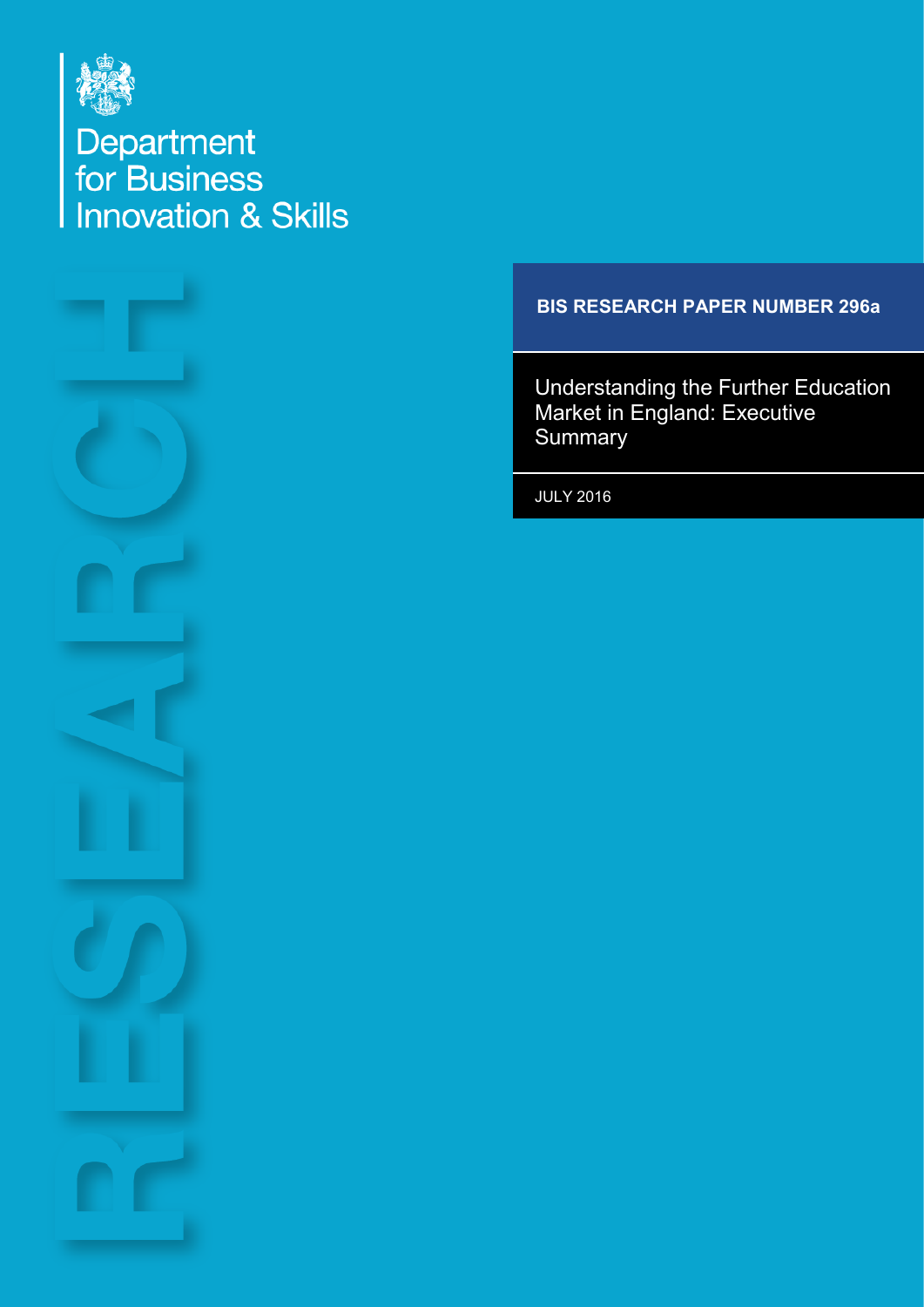This Research Paper was prepared for the Department for Business, Innovation and Skills by Frontier Economics.

**Authors**: Sarah Snelson and Kat Deyes.

**Contact**: Sarah Snelson, Associate Director of Public Policy, [sarah.snelson@frontier-economics.com](mailto:sarah.snelson@frontier-economics.com)

Acknowledgements: We are indebted to all the stakeholders who gave up their valuable time to contribute to shaping our work. We are especially grateful to Olivia Dorricott (Education and Training Foundation), Julian Gravatt (Association of Colleges), Stewart Segal (Association of Employers and Learning Providers), Lynsi Hayward-Smith (HOLEX and Local Education Authority Forum for the Education of Adults), David Massey (UKCES), Michael Davis (UKCES) and Professor Lorna Unwin (Institute of Education UCL) who provided particular insights as our "critical friends" on this project. The encouragement, support and expert advice, and review comments, of members of the BIS project team are also gratefully acknowledged.

The views expressed in this report are those of the authors and do not necessarily reflect those of the Department for Business, Innovation and Skills.

Department for Business, Innovation and Skills 1 Victoria Street London SW1H 0ET

[www.gov.uk/bis](http://www.gov.uk/bis)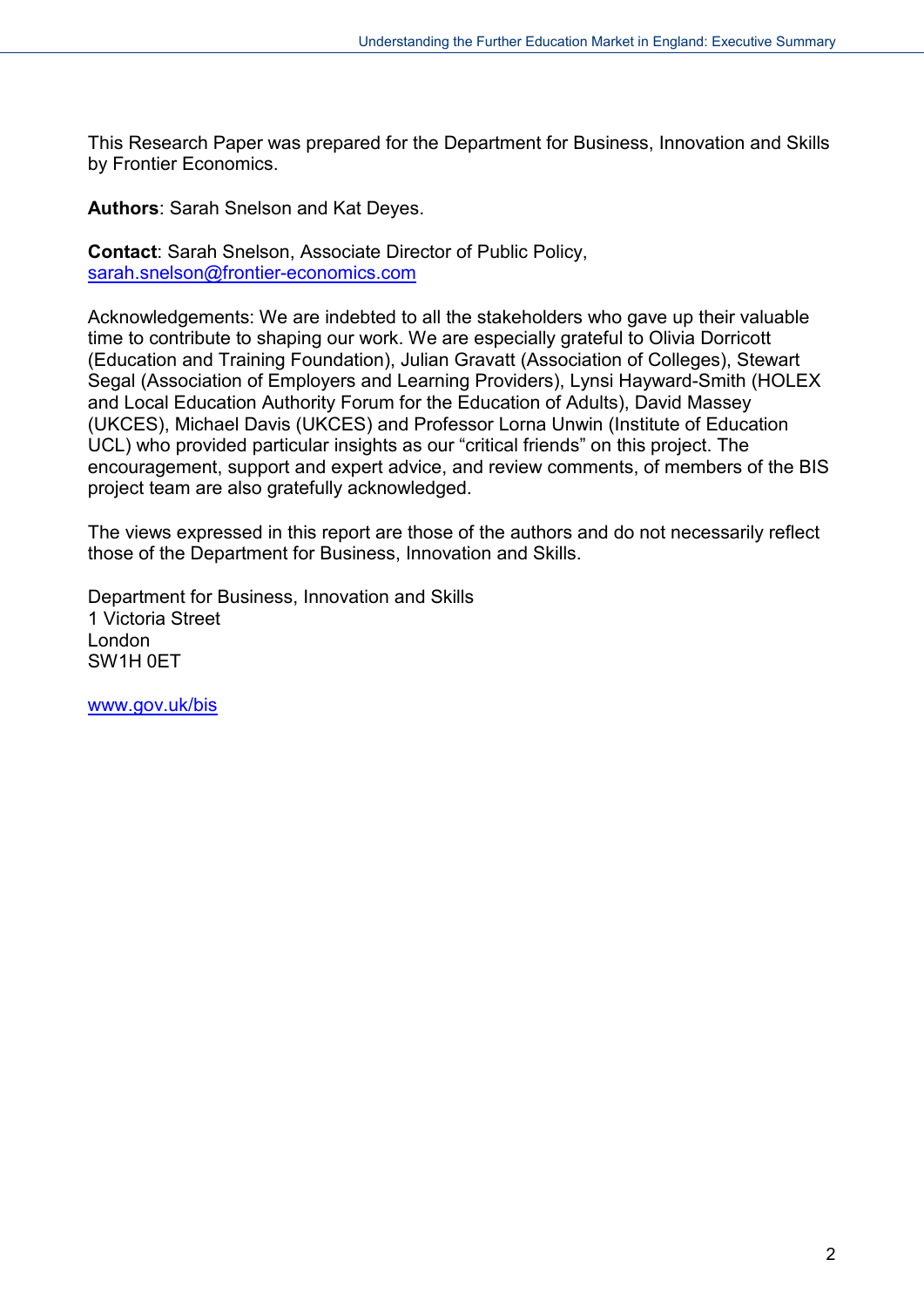# **Contents**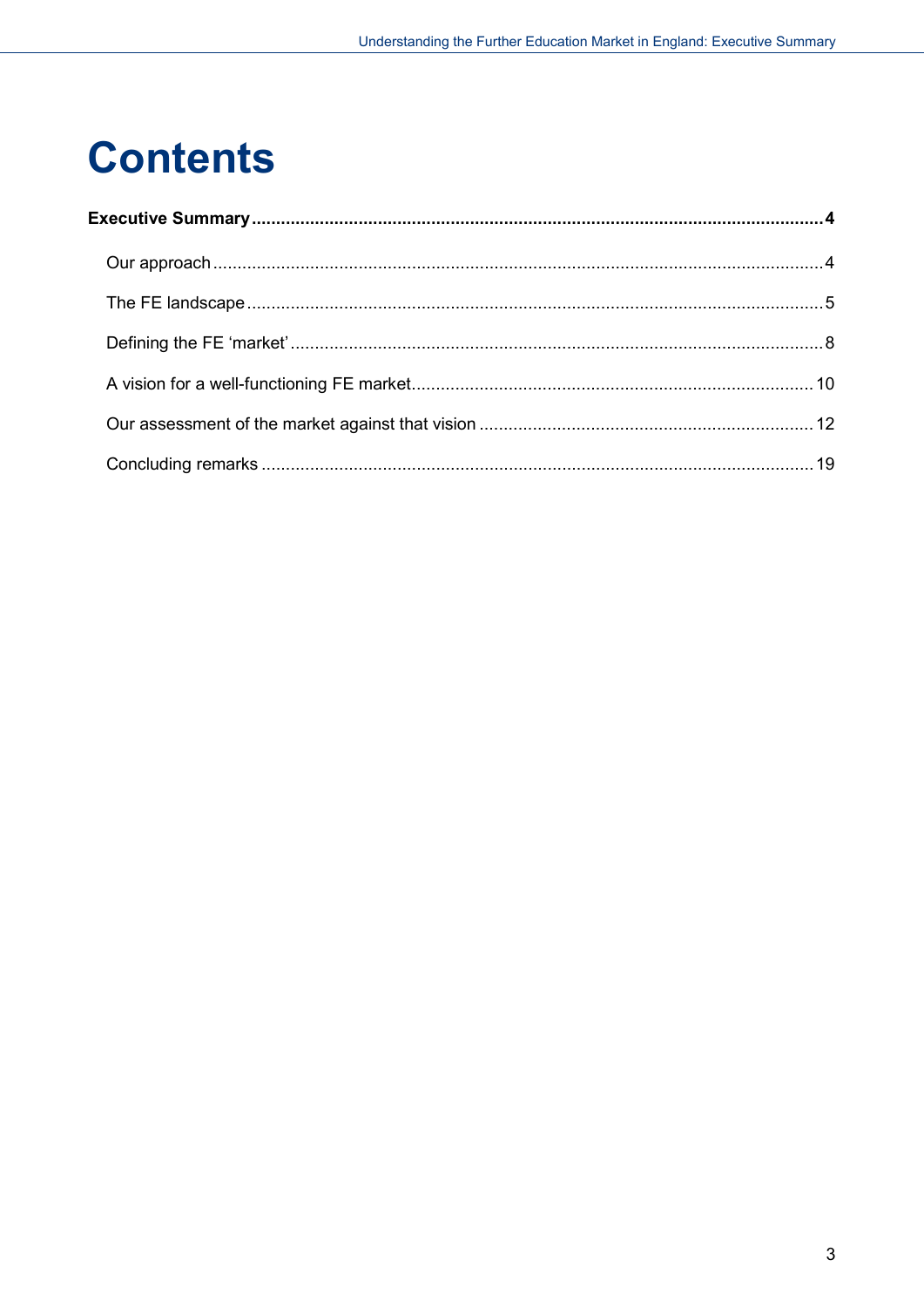# <span id="page-3-0"></span>**Executive Summary**

Further Education (FE) in England refers to any study taken after the age of 16 that is not part of higher education (that is, not taken as part of an undergraduate or post-graduate degree)<sup>[1](#page-3-2)</sup>. It is delivered by a range of public, private and voluntary sector providers and, in general, equips a learner for further learning, including Higher Education, or for employment. It also plays an important role in reaching out to disadvantaged groups to encourage their participation in learning when they otherwise might not.

To inform decisions about how best to fund and regulate the FE market so that it can deliver effectively for learners and employers<sup>[2](#page-3-3)</sup> and contribute to a skilled and productive workforce, this report has four key objectives. They are to:

- 1. **Describe the FE market[3](#page-3-4) and its sub "markets"**: the economic structure, policy landscape and key players in the market;
- 2. **Investigate the extent to which we observe features in the FE market and its sub "markets" that are common to well-functioning markets** and to identify where such features would not be appropriate given the wider objectives of FE;
- 3. **Identify the barriers that prevent the FE "markets" from functioning effectively**; and therefore,
- 4. Stimulate discussion of **priorities for policy intervention** to improve effectiveness.

In this report, we focus on the publicly funded components of the FE market and not the wide range of education and training that is privately funded by employers for their staff. We also exclude other study that FE providers may offer within the school and Higher Education systems e.g. vocational provision for 14-16 year olds.

# <span id="page-3-1"></span>**Our approach**

-

To carry out the analysis we have drawn on three substantive forms of evidence. Firstly, we have reviewed published literature including academic publications, research reports, statistical publications, guidance documents, government policy documents, provider annual reports, financial statements and legislation. Secondly, we have carried out detailed quantitative analysis using the Individualised Learner Record (ILR) for 2013/14; the National Course Directory; and the Provider Information Management System (PIMS).

<span id="page-3-3"></span><span id="page-3-2"></span><sup>&</sup>lt;sup>1</sup> This is the definition used by government. See  $\frac{https://www.gov.uk/further-education-course/s/overview}{\text{Although the term "employees" is used throughout this report, this also includes self-employed individuals}$ as they make decisions about their own training.

<span id="page-3-4"></span> $3$  For the purposes of this study we are focusing on publicly funded and regulated FE (including direct funding and via loans) in England only. We are not including the wider work that some FE providers undertake, such as provision for those still in school (14-16), provision of programmes of prescribed higher education or overseas skills activities.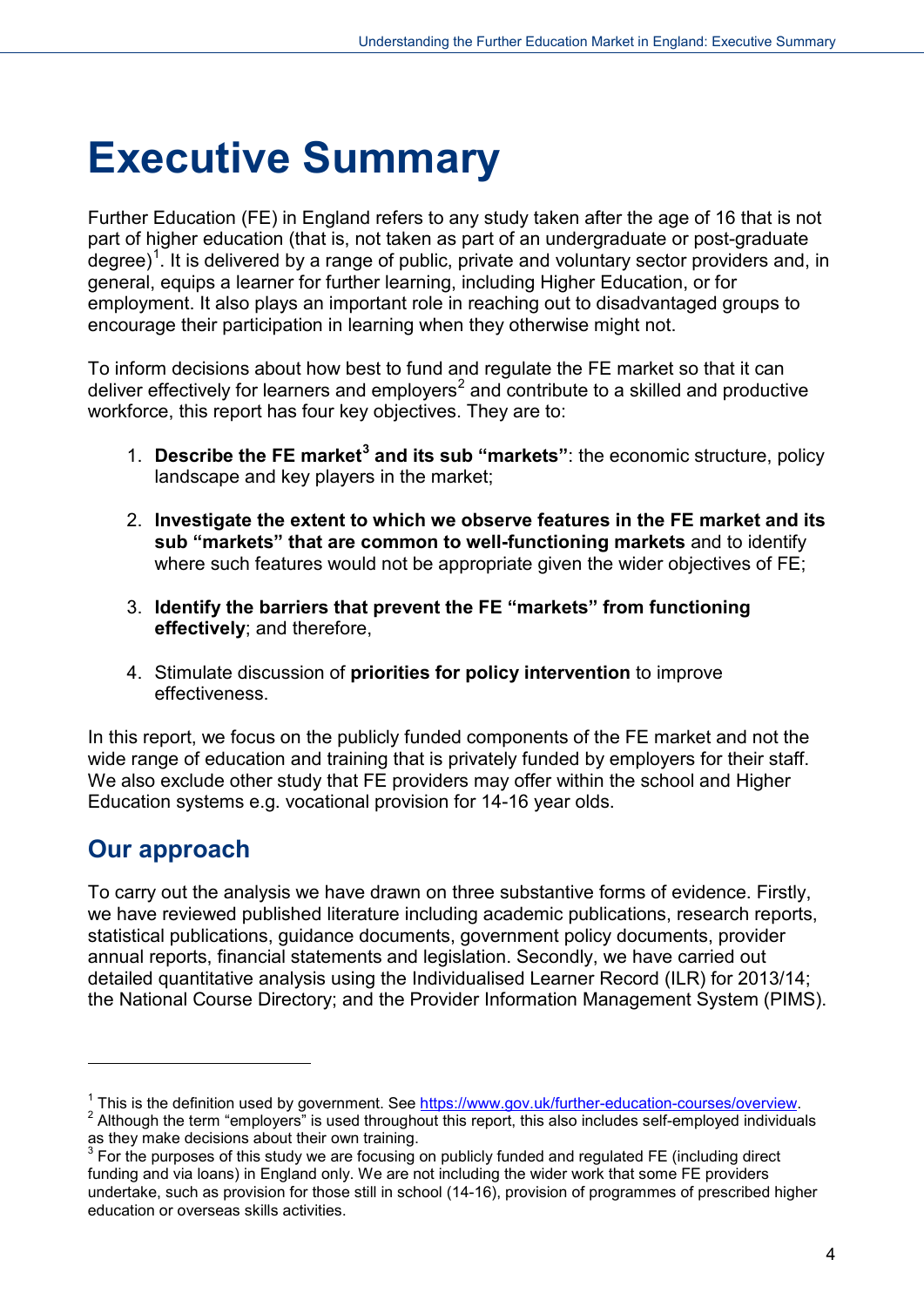Thirdly, we have developed a deep understanding of FE through a series of around sixty semi-structured interviews with stakeholders across the market<sup>4</sup>.

Using this evidence, we have focused on understanding five areas of analysis as shown in Figure 1.





Our analysis is presented for each of these five areas in turn.

# <span id="page-4-0"></span>**The FE landscape**

The FE market is highly complex. It engages with millions of learners (around 4 million publicly funded learners in 2013/14) from a wide range of backgrounds and reaches out to many more not yet participating in FE. Most FE learners are over 19 years of age (75%) with just 25% under 19. Learners participate in learning with one of around 1,150 publicly funded<sup>5</sup> FE providers across the country.

<span id="page-4-1"></span><sup>&</sup>lt;sup>4</sup> See Annex 1 for a full list.

<span id="page-4-2"></span><sup>&</sup>lt;sup>5</sup> Here we refer to those holding direct contracts with the Skills Funding Agency or Education Funding Agency.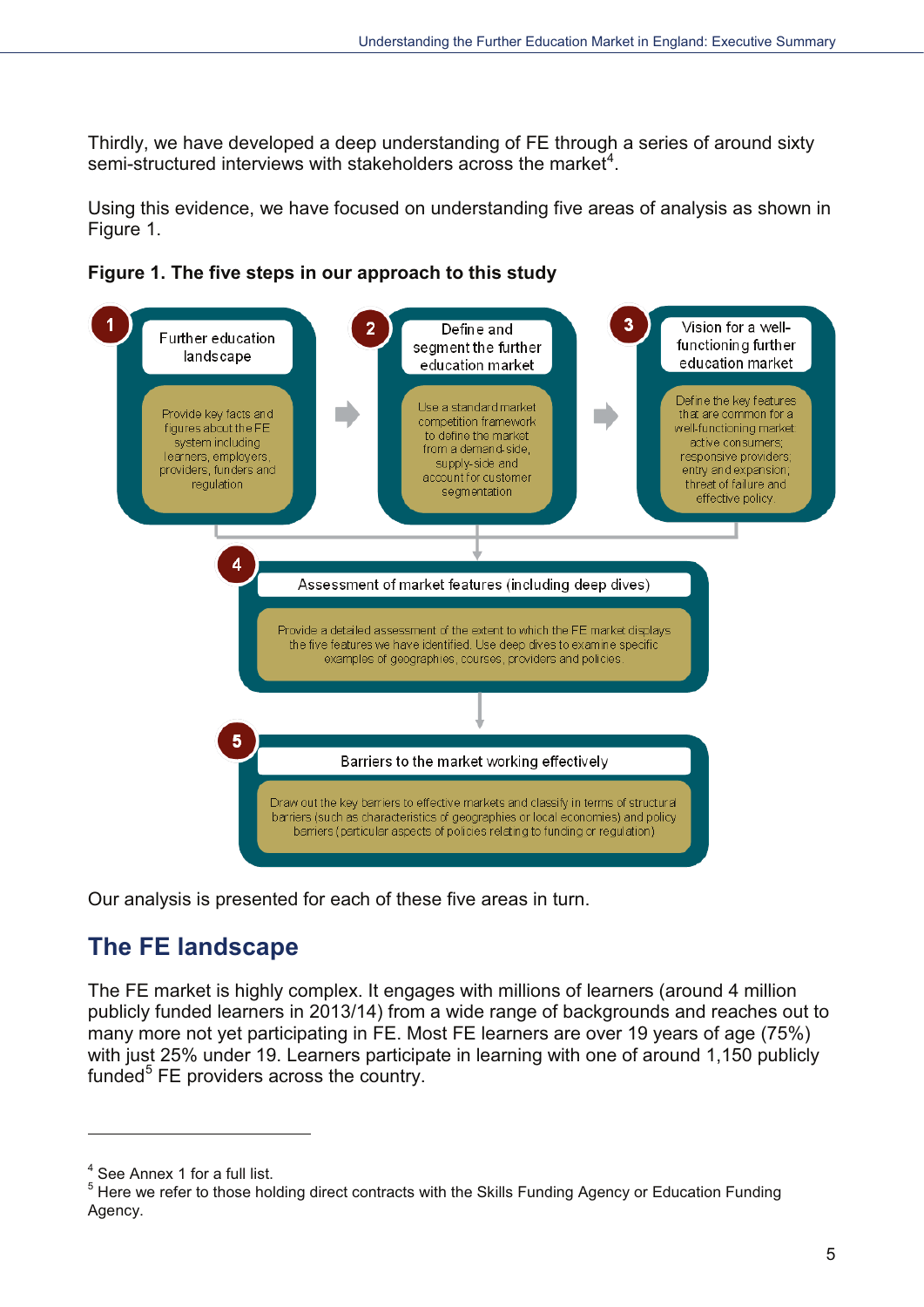The total public budget for FE in 2013/14 was over £10 billion. The Skills Funding Agency (SFA) provides £3.8 billion of funding for further education divided into the Adult Skills Budget worth £2.1 billion<sup>[6](#page-5-0)</sup> and the Apprenticeship budget worth £1.4 billion in 2013/14<sup>[7](#page-5-1)</sup>. The remainder of the SFA budget includes student/ learner support. The Education Funding Agency (EFA)<sup>[8](#page-5-2)</sup> funding was £6.2 billion. A further £159 million was provided by the European Social Fund (ESF).

#### **Learners**

In 2013/14 there were around **4 million leaners** from a wide range of backgrounds in the further education market. The provider-base is **diverse** but learners were participating at General FE and Tertiary Colleges, private, independent and voluntary providers (publicly funded), School Sixth Forms, employers, Sixth Form Colleges, special colleges (including Agriculture and Horticulture Colleges; Art, Design and Performing Arts Colleges; and, Specialist Designated Colleges) and other publicly funded providers (such as Local Authorities and Higher Education institutions).

Alongside participating at one of the FE learning institutions above, workplace-based learning is also a notable feature of the market. Of all learners, some 851,500 are currently participating in an apprenticeship with the majority of apprentices being adults aged 19 years or above.

Learner's decision-making about what to study and where to study is complex. A wide range of factors influence decisions including informal advice from families, guardians or peers; the reputation of the provider and the type of **setting** (whether to learn in a multidisciplinary setting, with a small independent provider or in a community-based setting).

Learners' choices about FE, at present, tend to be **very localised**. Most learners (70%) travel less than 10km from their home to the site of their provider, with 50% travelling less than 6km. Distances travelled vary by subject area and course. Time and cost of travel are key constraints. The distance travelled by learners appears to be generally lower for basic subject areas like Preparation for Life than for more specialised areas like Health and Social Care and Engineering and Manufacturing. Learners tend to travel shorter distances to their provider around big cities - such as London, Manchester and Birmingham – and longer distances in more rural areas like Norfolk and Cornwall.

### **FE Provision**

-

Education and training within the publicly funded FE market is, at present, largely structured around **qualifications** – there are over 15,000 qualifications on the Ofqual Register of Regulated Qualifications, both academic and vocational, a wide range of levels and a broad range of sector specialisms. Qualifications are offered in a variety of settings and learning modes. **"Core"** areas of provision offered by most providers are preparation

<span id="page-5-0"></span> $6$  This includes Adult Community Learning and funding for the Offending Learning and Skills Service (OLASS)

<span id="page-5-1"></span><sup>7</sup> Alongside funding for apprenticeships for learners aged 19+, the SFA allocates 16-18 apprenticeship funding on behalf of the Department for Education.

<span id="page-5-2"></span> $8$  This includes funding for schools and FE providers and student support funding.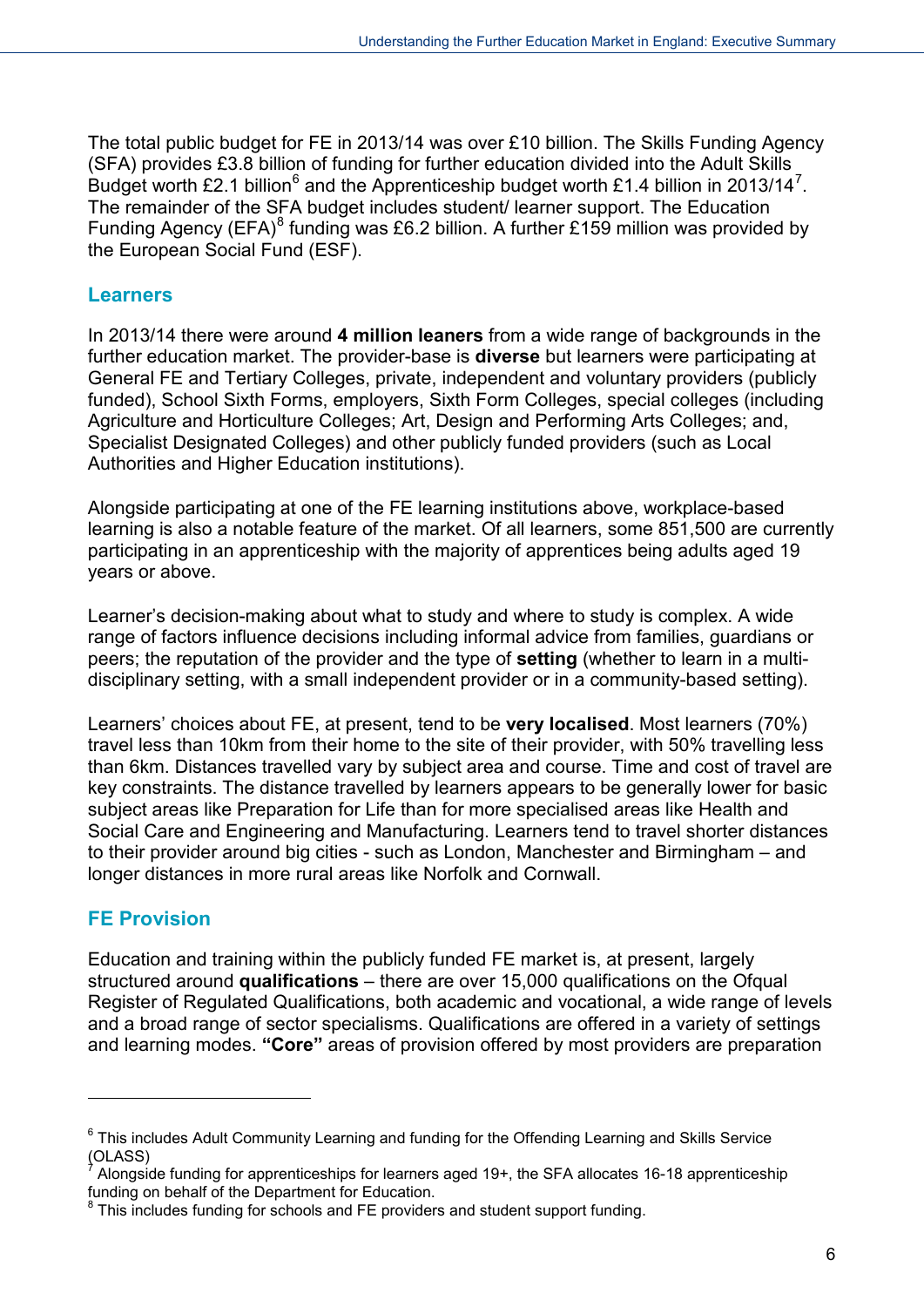for life and work courses  $9(98\%$  $9(98\%$  of providers); business, administration and law courses (87%); and health, public services and social care courses (72%). Less commonly offered subjects are social sciences, history, philosophy and theology and agriculture, horticulture and animal care. The largest expansions in provision since 2011/12 have been in retail and commercial enterprise programmes; education courses; and business, administration and law courses. The majority of learners (over 40%) are studying for a **level 2** qualification.

There are 1,150 FE providers in direct receipt of public funding, ranging from charitable organisations and non-profits to private companies and FE Colleges. The total number of providers offering publicly funded FE provision is likely to be much higher as **subcontracting** is a significant feature of the market, accounting for £780 million of contract commitments in 2014. Subcontracts are typically long standing (more than 5 years), focused on 16-18 apprenticeship and 19+ apprenticeship provision and particularly present in the construction, and health and care sectors. Lead providers typically retain between 5% and 30% of subcontractors' funding as management fees.

There has been **minimal entry** into the government funded FE sector over the last 3 years (except for entry of School 6th forms<sup>[10](#page-6-1)</sup> of which we understand approximately 260 have entered over the four years from 2011/12 to 2014/15) but there has been **extensive merger and consolidation** activity and also a notable number of **exits** of private providers. Providers have, however, been **flexing their offers** considerably over this period with more than 50% expanding into new subject areas and 35% withdrawing from subject areas.

### **The FE workforce**

It is estimated that there are over  $326,00^{11}$  staff working across the FE sector<sup>[12](#page-6-3)</sup> with approximately 250,000 staff in colleges<sup>[13](#page-6-4)</sup>, 51,000 staff in Work-based learning training<sup>[14](#page-6-5)</sup> providers and 25,000 staff working in Local Authority providers of Adult and Community Learning. The majority of the workforce is aged 35 years or over and part-time working is extremely common. There is also some dependence on volunteer teachers within the sector.

FE providers report recruitment difficulties most frequently in functional skills, mathematics/numeracy and English/literacy. However, there is also a concern within the sector that high quality teaching and training relies on a clear line of sight to work<sup>[15](#page-6-6)</sup>. This means that teachers and learners need to be continually exposed to new forms of knowledge and practice to perform at their best. It is reported that identifying either skilled

<u>.</u>

<span id="page-6-0"></span><sup>&</sup>lt;sup>9</sup> Including basic English and Maths.

<span id="page-6-2"></span>

<span id="page-6-1"></span><sup>&</sup>lt;sup>10</sup> Including new free schools, University Technical Colleges and studio schools.<br><sup>11</sup> This figure excludes staff working in School Sixth Forms.<br><sup>12</sup> Workforce data across the Further Education sector – 2013-14, Educatio

<span id="page-6-4"></span><span id="page-6-3"></span><sup>&</sup>lt;sup>13</sup> Including General FE Colleges, Sixth Form Colleges, Agricultural and Horticultural Colleges, Arts Colleges and Specialist Designated Colleges.

<span id="page-6-5"></span><sup>&</sup>lt;sup>14</sup> Including independent training providers, third sector/charity training providers, Group Training Organisations and employers providing training.

<span id="page-6-6"></span><sup>&</sup>lt;sup>15 "It's about work... Excellent adult vocational teaching and learning", Commission on Adult Vocational</sup> Teaching and Learning, 2013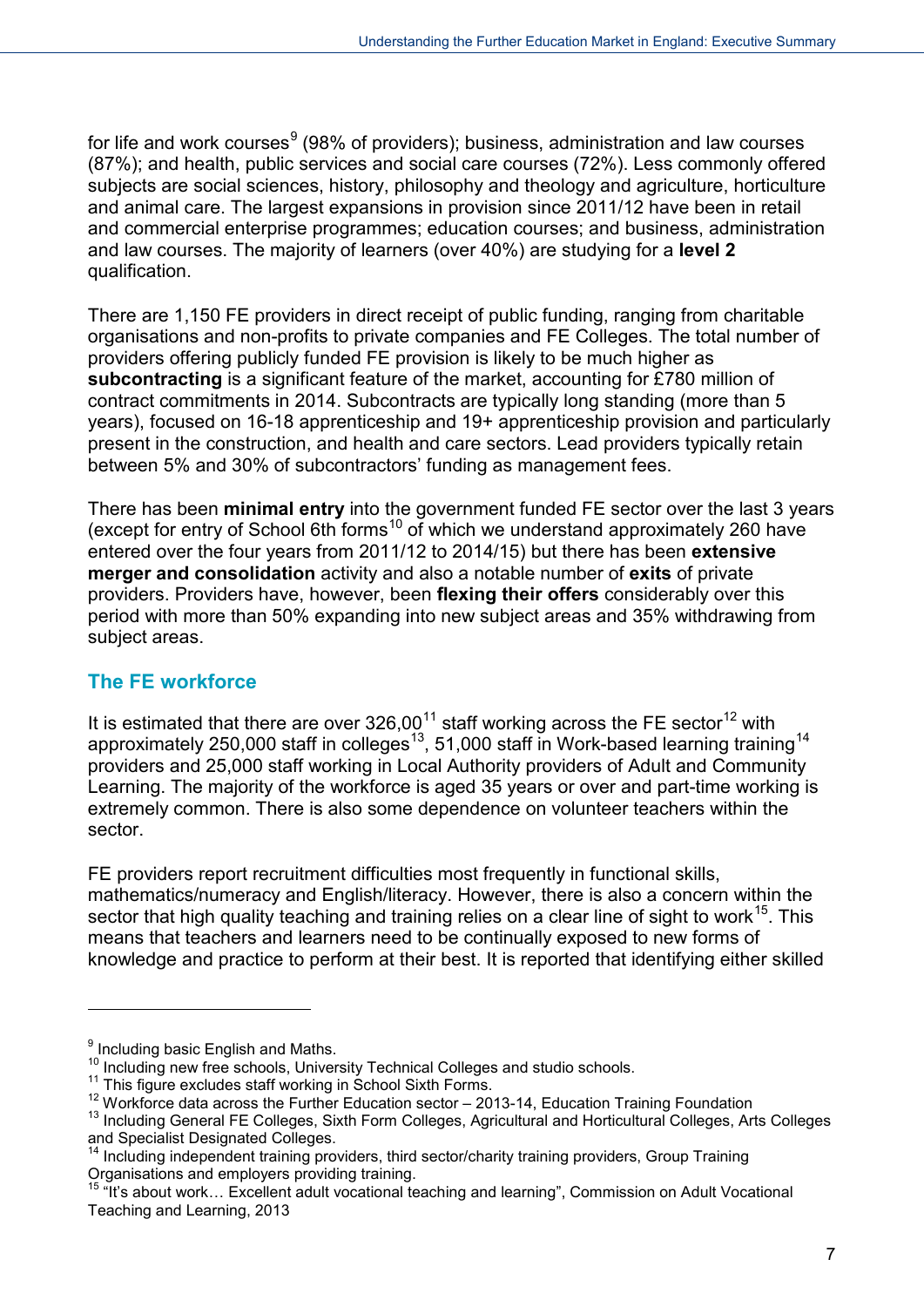professionals or teachers able to offer training of this nature in some localities and occupations can be a particular recruitment difficulty.

### **FE Funding and regulation**

As noted above, the total public budget for the FE market in 2013/14 was over £10 billion. The SFA provides £3.8 billion of funding for further education divided into the Adult Skills Budget worth £2.1 billion<sup>[16](#page-7-1)</sup> and the Apprenticeship budget worth £1.4 billion in 2013/14<sup>17</sup>. The remainder of the budget includes student/ learner support. Some £6.2 billion is provided by the EFA<sup>18</sup>. A further £159 million was provided by the European Social Fund (ESF). Around 60% of total funding goes to Further Education Colleges and Tertiary Colleges.

The EFA funds FE for young people aged between 16 and 19. Providers receive a funding allocation, based on the number of students, reflecting the number of students enrolled last year and an adjusted national funding rate per student.

Adult funding is administered by the SFA. The adult funding model applies to all learners aged 19+ and is currently based on qualifications with each qualification assigned a funding rate according to the size of the provision (credits or guided learning hours) and a programme cost weighting. For apprentices aged 19 and older, the SFA covers up to 50% of the funding rate, with the employer expected to make a contribution. Also, with effect from 1 August 2013, learners aged 24 and older wanting to study qualifications at Levels 3 and 4 are no longer funded by SFA. Those learners on eligible courses at these levels can apply for a **24+ advanced learning loan** to pay for their studies.

FE providers in receipt of government funding are subject to a range of **regulations**. They must be on the SFA's Register of Training Organisations and subject to appropriate due diligence. They are subject to regular quality inspections by **Ofsted** and financial health checks and if they fail to pass either of these, or fail to meet minimum standards, further action is triggered. For example, private providers could be issued with a notice to terminate their contracts with the SFA, or the FE Commissioner may become involved for Colleges or other particular providers under the remit of the Commissioner.

# <span id="page-7-0"></span>**Defining the FE 'market'**

-

The FE market is complex and seeks to meet the needs of a wide range of groups within the context of regulation to ensure quality, and substantial public funding to ensure wide accessibility to learning.

Although we refer to FE as a 'market' throughout the rest of this report, the level of government funding and the role of government and public agencies in the way FE is delivered mean it is not a typical 'market'. In a typical market, 'consumers' and 'providers'

<span id="page-7-1"></span> $16$  This includes Adult Community Learning and funding for the Offending Learning and Skills Service (OLASS)

<span id="page-7-2"></span>Alongside funding for apprenticeships for learners aged 19+, the SFA allocates 16-18 apprenticeship funding on behalf of the Department for Education

<span id="page-7-3"></span><sup>&</sup>lt;sup>18</sup> Covering funding for schools and FE providers.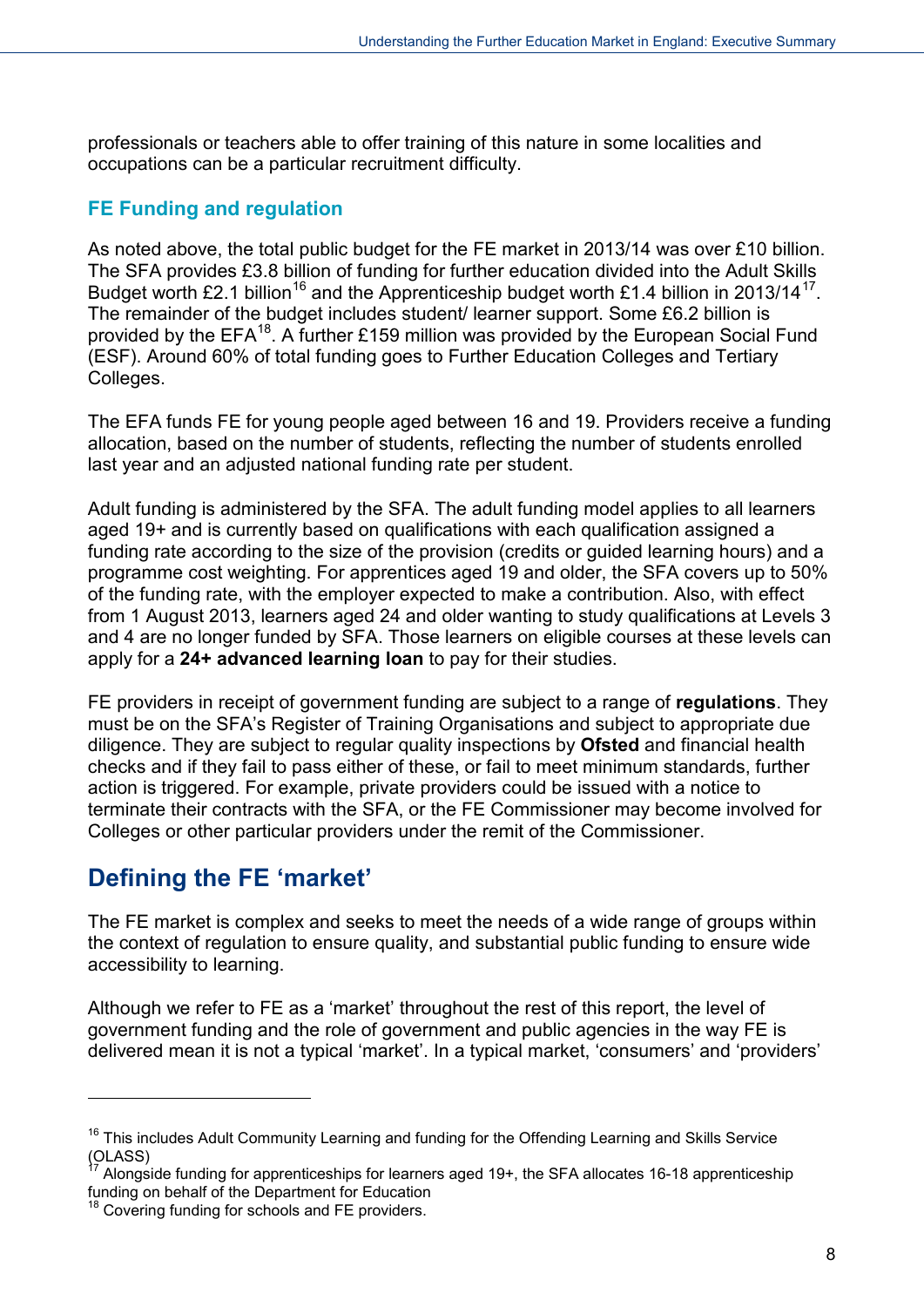interact with the resulting outcome presumed to be the best for society. This is not the case in FE for several reasons:

- Learning delivers wider benefits to society that go well beyond the benefits to those participating, and their subsequent employers.
- Learners do not 'consume' learning in a conventional way but rather participate in learning to enhance their skills and capabilities – some choose to do so, yet for others, participation is a government requirement (for example, JobCentre Plus referrals). Many learners do not pay to learn (government pays for them) yet some do pay towards their learning.
- Employers do not consume learning either they reap the rewards from having a more highly skilled workforce, and reflect the value of those skills in salaries. Both learners and employers can however be seen to benefit from learning and one or both may contribute to the cost of its provision.
- Many providers do not compete on the price of their services as is common in many markets, but rather on the quality and relevance of their provision. However, as this report will later show, some may not 'compete' with others at all; and in some parts of the market learners do not choose providers but providers (e.g. selective 6th forms) choose learners.

Despite not being a typical 'market', this study investigates the effectiveness of the FE market through an economic lens. Although this is not straightforward, there are elements of the FE market that do demonstrate features typical to any market and for these, our economic framework is appropriate. We therefore apply our framework where it is appropriate to do so, and have adapted it where it is not to recognise the uniqueness and the various market failures and non-market objectives of the FE market.

We have identified 7 market groupings within the FE market using a commonly applied market definition framework that considers the substitutes available to consumers, the ease with which suppliers can switch between different products and geographies as well as the different choice conditions faced by some customer groups. The market groupings (divided into local, regional and national markets) are:

## **Local markets**

-

- 1. **Local "core" mixed environment training[19](#page-8-0)**, covering levels 0 to 3 and leisure courses. Within this market there are distinct customer segments for 16-18 year olds (who have a wider range of choice of providers than 19+ year olds) as well as for those learners routed via JobCentre Plus who may have little choice of provider.
- 2. **Local, "basic" community-based training**, covering levels 0 and 1 as well as adult community learning courses that do not lead to a qualification.

<span id="page-8-0"></span> $19$  A provider offering courses across a range of sectors and subjects, for example a FE College.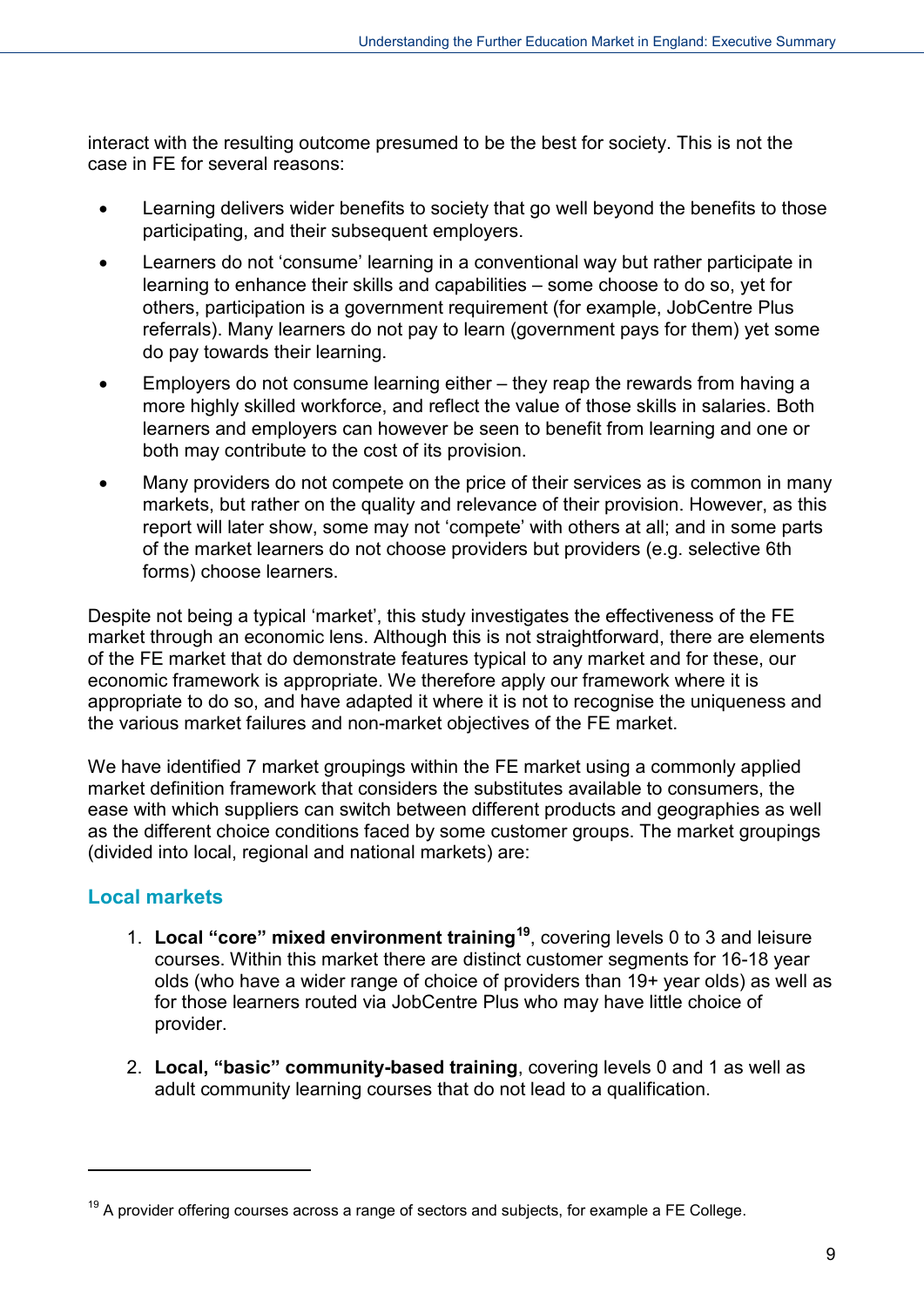## **Regional markets**

- 3. **Capital intensive training, offered from a FE** provider's site (rather than in the workplace), covering all qualification levels.
- 4. **Regional "advanced" sector-focused training**, covering level 4+ but only on courses that are not capital intensive<sup>20</sup>.

### **National markets**

-

- 5. **Sector focused training in the workplace**, covering all levels, with a distinct customer segment for large employers
- 6. **Specialist (often residential) provision**
- 7. **Prison-based learning**

These definitions were reached following detailed consideration of the learners' decision whether to participate in FE and if so, how, as well as the providers' decision about what to provide. The division of the FE market into these groups is reflective of the different structural characteristics and policy framework at play in these different parts of the FE system.

# <span id="page-9-0"></span>**A vision for a well-functioning FE market**

Ultimately, the question that government would like to be able to answer is whether the FE market is delivering the most appropriate outcomes for learners, employers and the economy more generally – could the private and social returns be higher? This is clearly an extremely challenging question as there is no obvious counterfactual to which the FE market today can be readily compared – no one knows what outcomes would look like under a different market system.

The FE market is subject to government intervention in a range of forms, many of which have been implemented to overcome market failures that would mean the FE market, left to its own devices, would not be expected to fully deliver the outcomes desired by society. Despite the recognition that government intervention is needed, there is also a view that the market mechanism plays a key role within FE.

The starting point for this work was therefore to determine whether the sub-markets within the FE sector were working as effectively as they could. Implicitly this is a two stage question where stage 1 asks whether and where markets have the potential to be effective in FE and stage 2, where they could be effective, are they working as well as they could?

To frame our work, we posed the question: "what features would need to be observed across the FE market to ensure that it could, and is, functioning well as a set of markets?"

<span id="page-9-1"></span><sup>&</sup>lt;sup>20</sup> Both groupings 3 and 4 address the technical and professional training that are currently government priorities. Here we split them according to capital intensive provision at all levels; and advanced (level 4+) training.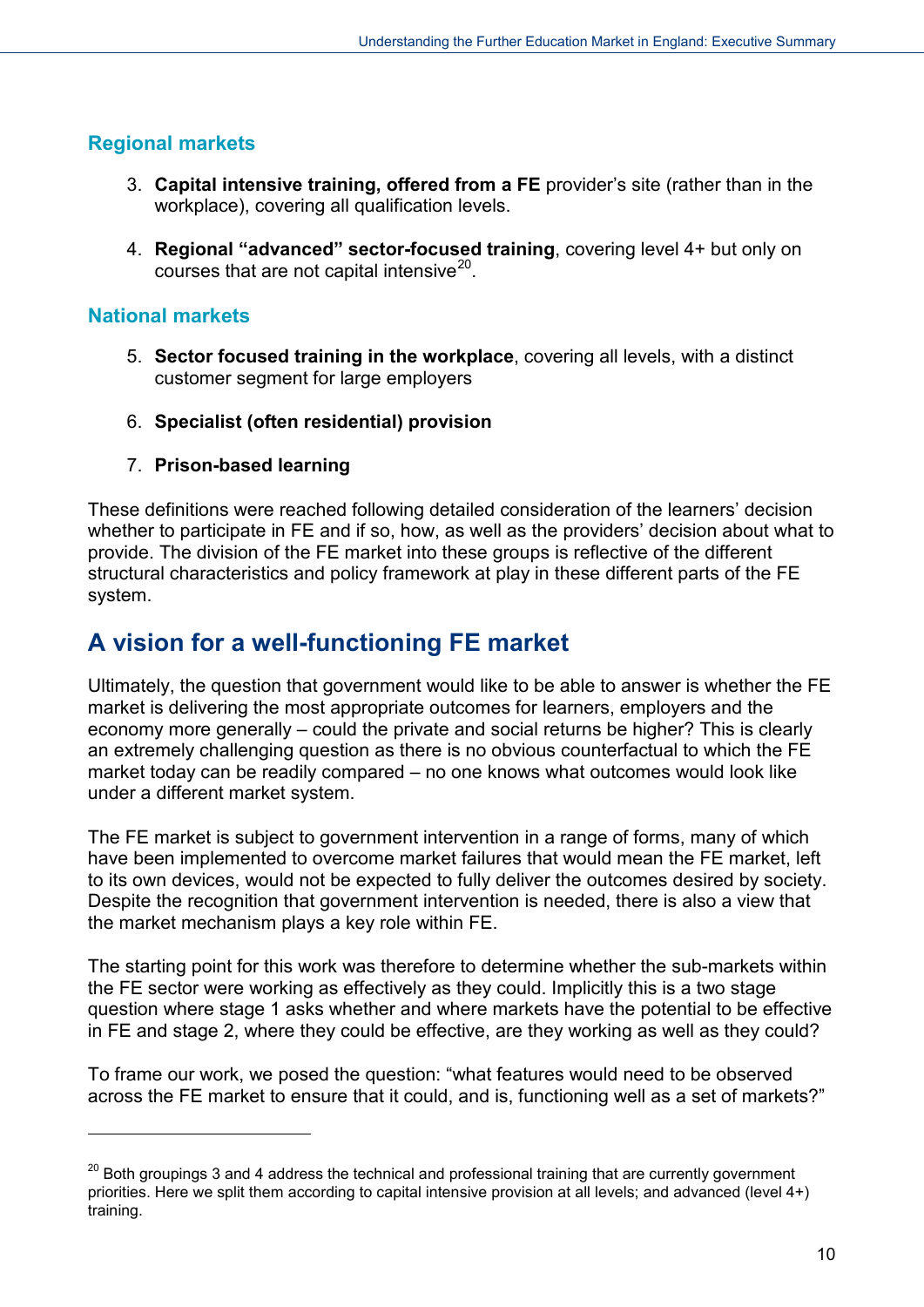This "vision" of a well-functioning FE market (shown in Figure 2) is the benchmark against which we compared the FE markets we observed in practice. The comparison enabled us to make an assessment of what is working well and what is not in each of the seven submarket groupings we have identified.

Akin to other market studies, we considered the consumer (demand) side and the provider (supply) side of the markets. We asked whether or not consumers and providers were incentivised and able to provide competitive pressure in this market. In addition we considered the role that policy and regulation play in this market. We considered whether policy and regulation are successfully targeting those areas where the demand and supply side do not provide sufficient incentives for driving up quality, efficiency and innovation i.e. where the market fails.



#### Figure 2. Features of a well-functioning FE market

- Active consumers covering the features we would expect to see in a market that facilitate consumers being active. These include availability of choice; information about those choices and accessibility of that information; and confidence and ability to make an informed choice. Evidence of consumers making active choices is also considered.
- Responsive providers covering the extent to which providers are incentivised and able to respond to market pressures unconstrained by structural market conditions, governance arrangements or policy and regulation. Evidence of providers being responsive is also considered.
- **Conditions for entry** covering the extent to which the market is open to entry by new providers or whether there are significant barriers which could be structural in nature or policy driven.
- Threat of failure covering the extent to which poor performers can straightforwardly exit the market and whether policy allows a clear and credible threat of provider failure.
- Effective policy/regulation covering the extent to which policy and regulation ensure that competitive pressures are enabled (and not distorted or reduced), and supplemented where appropriate (e.g. where there are structural market failures) and that there are appropriate safeguards for consumers.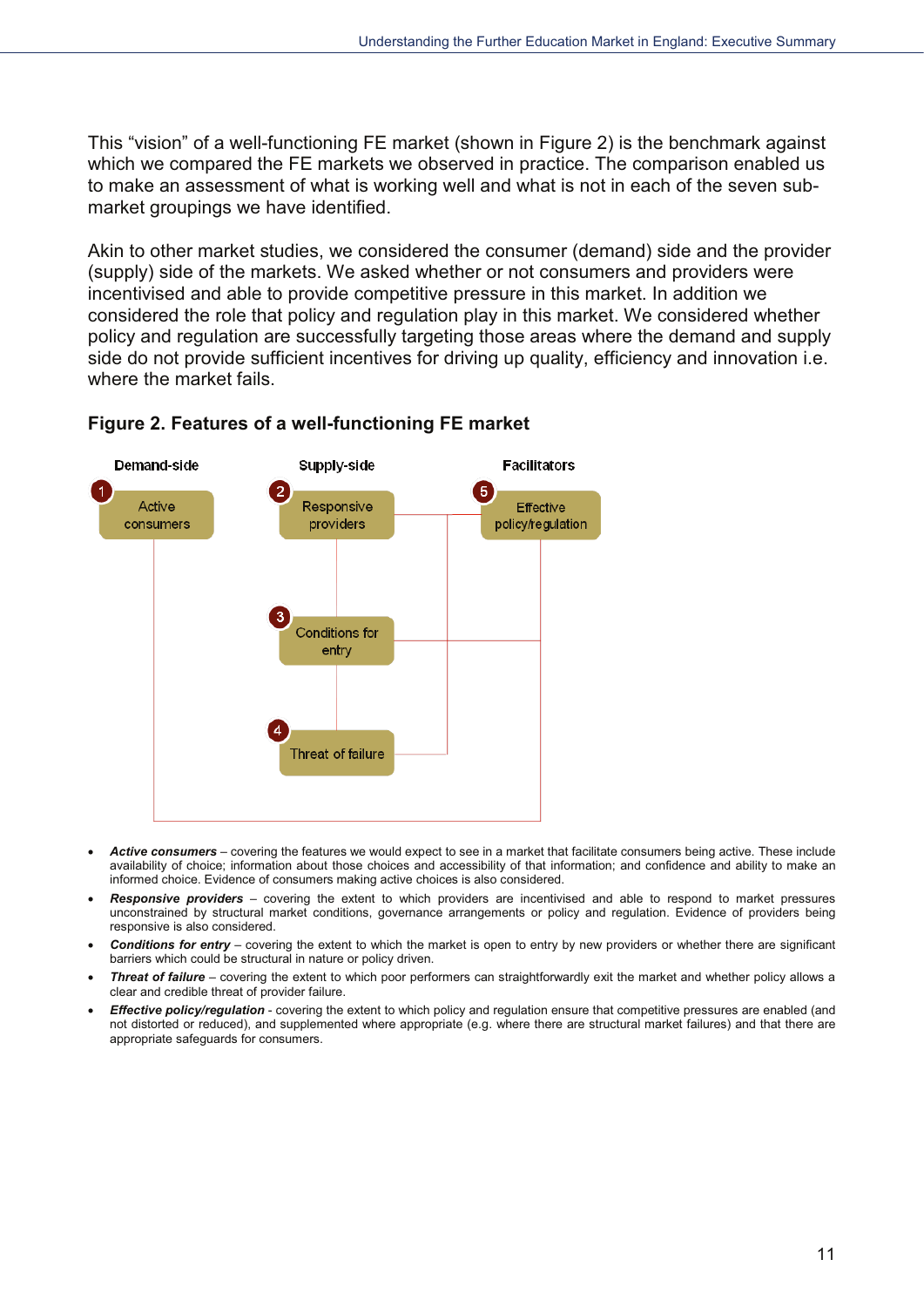# <span id="page-11-0"></span>**Our assessment of the market against that vision**

### **Where the market is working well**

Our analysis identified various aspects of the FE system and its sub-markets that display characteristics associated with well-functioning markets. Examples include:



**Provider responsiveness:** our analysis suggests that providers are generally very responsive to learners, competitors and policy. Many actively monitor the market to understand learner and employer needs and competitors' offers and adapt their FE offer accordingly.



**Learner choice:** Even though the market considered by learners is typically very local, learners generally do appear to exercise some local choice. Typically only 20- 30% of learners use their nearest provider.



-

Ability to expand or change the FE offer: evidence suggests that most providers are not unduly constrained from adapting their FE offer. In recent years, some have expanded into new areas of provision in response to local demand and policy (such as apprenticeships), and others have actively chosen to withdraw from some forms of provision (such as A-levels) so that they can concentrate on providing other forms of FE.

There are, however, a number of barriers that prevent the market from working well and cut across several of the features we have identified.

### **Cross-cutting barriers preventing the market from working well**

Our analysis suggests that there are some markets in which learners have a very limited choice of alternatives, and providers have a limited set of likely competitors. Our analysis shows that:

- learners typically have more choice for general courses than they do for more specialised courses;
- learners in some areas tend to have few college alternatives available within their catchment area $^{21}$  $^{21}$  $^{21}$ ; and
- some courses such as specialised engineering courses, exhibit pockets of 'not spots' i.e. areas where there are no providers.

The lack of alternatives can be entirely the appropriate market outcome where structural features of the market including the nature of the investment involved, and the number of potential learners, mean that only a single or small number of providers can be supported viably by the market. For example, in some areas of the country the learner base may only be large enough to support one provider of a viable size (because of economies of scale in

<span id="page-11-1"></span> $21$  Defined as a 10km radius, reflecting the fact that 70% of learners are drawn from that radius. Traditionally, a cut of closer to 80-90% would be used to define geographical catchments but the data used for this study suggests that, in this context, 70% is an appropriate cut off.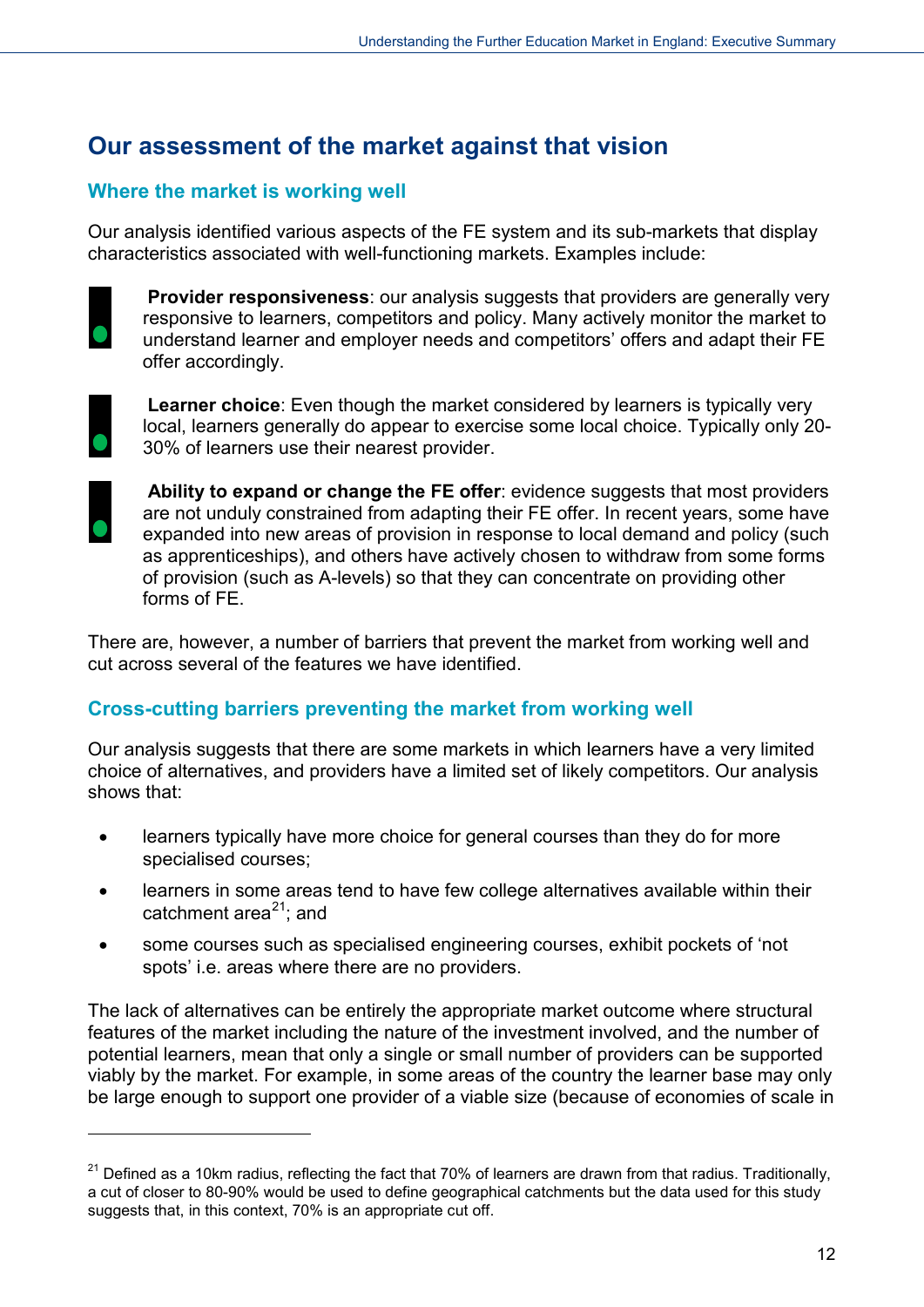provision). For markets displaying these structural characteristics, competition may not provide sufficient incentives for efficiency, quality and innovation. These markets display "structural barriers" to competition.

However, in markets where the limited set of competitors is not the result of structural features, policy changes may be able to enhance the workings of the competitive market to improve outcomes. For these markets there are "policy barriers" to competition. These two sets of barriers are set out in Table 1 below. Before turning to the table, it is worth noting that In many markets both types of barriers are likely to be at play, so detailed consideration at a market by market level is required to identify those markets where policy changes should be sufficient to enhance the market mechanism and those where other supplementary incentive mechanisms may be required.

#### **Table 1. Availability of alternative competing providers**

|                             | <b>Structural barriers</b>                                                                                                                                                                                                                                                                                                                                                                                                                                                                                                                                                                                                                                                                                                                                                                                                                                                                                                                                                                                                                                                                                                                                                                                                                                                                                                                                                                   | <b>Policy barriers</b>                                                                                                                                                                                                                                                                                                                                                                                                                                                                                                                                                                                                            |
|-----------------------------|----------------------------------------------------------------------------------------------------------------------------------------------------------------------------------------------------------------------------------------------------------------------------------------------------------------------------------------------------------------------------------------------------------------------------------------------------------------------------------------------------------------------------------------------------------------------------------------------------------------------------------------------------------------------------------------------------------------------------------------------------------------------------------------------------------------------------------------------------------------------------------------------------------------------------------------------------------------------------------------------------------------------------------------------------------------------------------------------------------------------------------------------------------------------------------------------------------------------------------------------------------------------------------------------------------------------------------------------------------------------------------------------|-----------------------------------------------------------------------------------------------------------------------------------------------------------------------------------------------------------------------------------------------------------------------------------------------------------------------------------------------------------------------------------------------------------------------------------------------------------------------------------------------------------------------------------------------------------------------------------------------------------------------------------|
| <b>Barriers to</b><br>entry | Natural monopolies - low market<br>$\bullet$<br>demand coupled with a minimum<br>efficient scale for provision can mean<br>that few alternative providers can be<br>sustained in some markets (entry will<br>be limited). Likely to be an issue for<br>areas with a low or dispersed<br>learner base.<br>Large, predominantly sunk<br>$\bullet$<br>investment costs generate a barrier<br>to entry in markets where they are<br>fixed and difficult to recover post-<br>entry. This is a particular issue for<br>capital intensive parts of the FE<br>market with very specific assets. It<br>may also be important for college-<br>based provision where reputation<br>and history (requiring significant<br>investment to overcome) can play a<br>key role in learner recruitment.<br><b>Pension regulations for Colleges as</b><br>$\bullet$<br>defined in the 1992 Further and<br>Higher Education Act can also<br>represent significant liabilities for<br>Colleges, acting as both a barrier to<br>entry and exit.<br><b>Cost of switching Awarding Body</b><br>$\bullet$<br>(or working with multiple Awarding<br>Bodies) can limit entry and hence the<br>number of alternative providers in<br>some parts of the market.<br>Staff shortages in some areas<br>٠<br>(particularly those where providers<br>must compete against other teaching<br>professions and the trade/industry) | Lack of direct SFA contracts -<br>access to direct contracts is limited<br>because there are very few, if any,<br>new direct contracts and current<br>direct contracts roll on as long as<br>providers meet minimum standards.<br>Range of providers may be<br>constrained by this in some areas of<br>the market as subcontracting is the<br>only route of market.<br>Historic reluctance to close a<br>$\bullet$<br>college creates a barrier to entry as<br>new entrants would not have the<br>confidence that they would be able to<br>displace the incumbent even if they<br>are able to offer a superior training<br>offer. |
|                             | can limit entry and hence the number                                                                                                                                                                                                                                                                                                                                                                                                                                                                                                                                                                                                                                                                                                                                                                                                                                                                                                                                                                                                                                                                                                                                                                                                                                                                                                                                                         |                                                                                                                                                                                                                                                                                                                                                                                                                                                                                                                                                                                                                                   |

of alternative providers in some parts

of the market.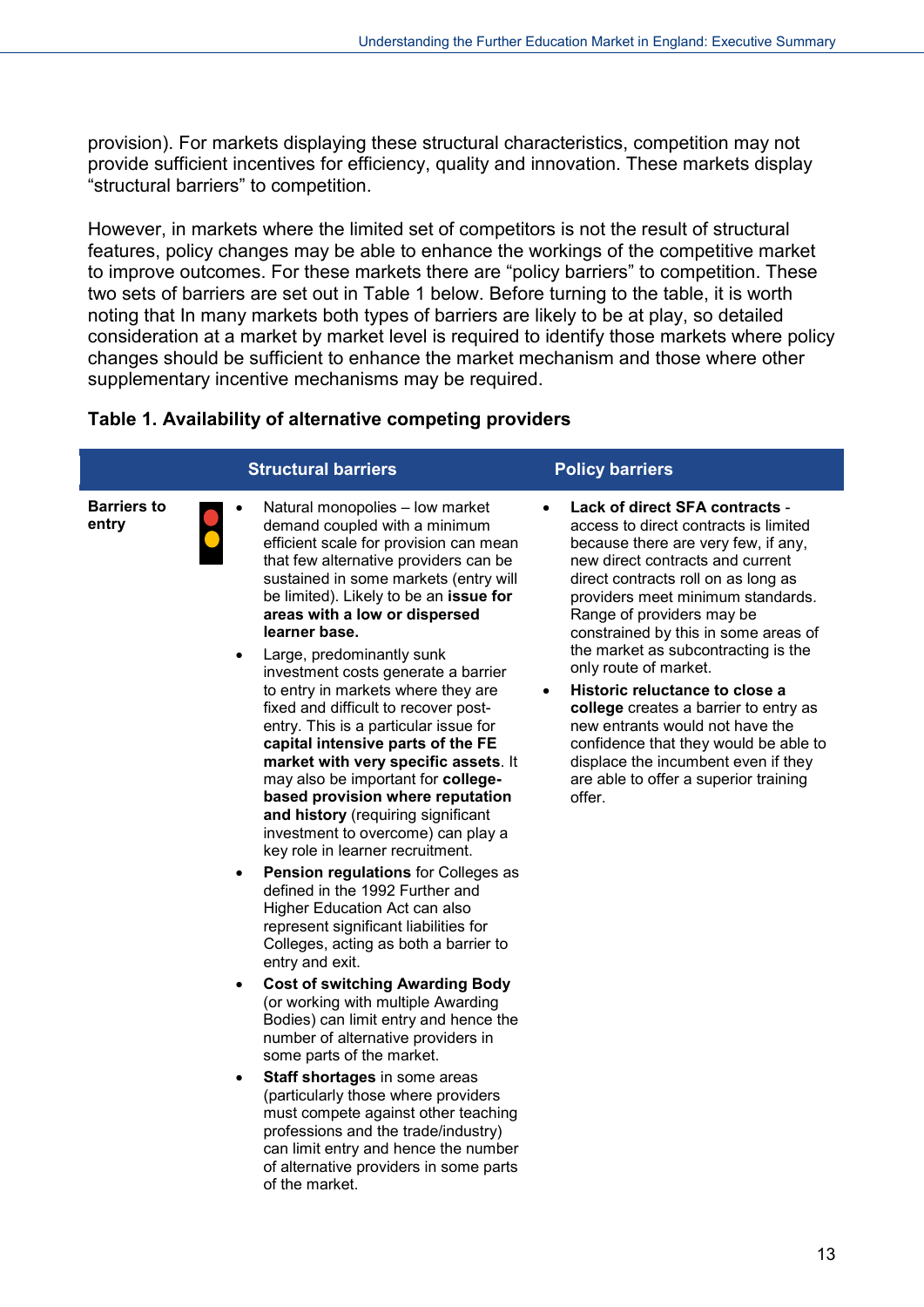|                            | <b>Structural barriers</b>                                                                                                                                                                                                                                                                                             | <b>Policy barriers</b>                                                                                                                                                                                                                                                                                                                                                                                                                                                                                                                                                                                                                                                                                  |
|----------------------------|------------------------------------------------------------------------------------------------------------------------------------------------------------------------------------------------------------------------------------------------------------------------------------------------------------------------|---------------------------------------------------------------------------------------------------------------------------------------------------------------------------------------------------------------------------------------------------------------------------------------------------------------------------------------------------------------------------------------------------------------------------------------------------------------------------------------------------------------------------------------------------------------------------------------------------------------------------------------------------------------------------------------------------------|
|                            | Local economy - the availability of<br>apprenticeships as well as the<br>demand for other types of vocational<br>training is very dependent on the<br>composition of the local economy.<br>Range of provision may be limited in<br>areas where local demand and<br>opportunities are limited.                          |                                                                                                                                                                                                                                                                                                                                                                                                                                                                                                                                                                                                                                                                                                         |
| Level<br>playing<br>field  | Narrow focus of some providers: the<br>risk of not being able to adequately<br>respond to or manage policy<br>changes can be greater for smaller<br>providers. For example, if policy<br>priorities shift funding away from<br>their core areas of business. These<br>providers are naturally more<br>exposed to risk. | Colleges receive much greater<br>support than independent providers<br>to avoid closure, limiting the scope<br>of independent providers to enter<br>and expand in some markets where<br>colleges have a heavy presence.<br>Ability of those with direct contracts<br>to use subcontracting as a means<br>of propping themselves up in the<br>event of poor performance. Again,<br>limiting the scope of other providers<br>to enter or expand.<br>Differential VAT regime - Schools<br>$\bullet$<br>6th Forms benefit from preferential<br>VAT regime but Sixth Form Colleges<br>and General FE Colleges do not<br>affecting their ability to compete<br>effectively in some parts of the FE<br>market. |
| <b>Barriers to</b><br>exit | Pension regulations for colleges<br>can act as both a barrier to entry and<br>exit.<br>There are no formal administration<br>and insolvency procedures for<br>Colleges - a further potential barrier<br>to exit                                                                                                        | Lack of formal requirement to<br>secure continuity of provision for<br>learners upon exit can increase<br>reluctance to allow exit of large<br>providers - this is a barrier to exit.<br>College assets must only be used<br>$\bullet$<br>for educational purposes, limiting the<br>ability for complete exit of some<br>provision.                                                                                                                                                                                                                                                                                                                                                                     |

As well as cross-cutting barriers that restrict the range of alternative providers able to operate in the FE system and its specific sub-markets, there are a range of other barriers that may limit the effectiveness of the market mechanism as a means of driving up performance in FE. We consider the barriers to active consumers and responsive providers in turn. We then turn to the policy and regulatory challenges inherent in the system.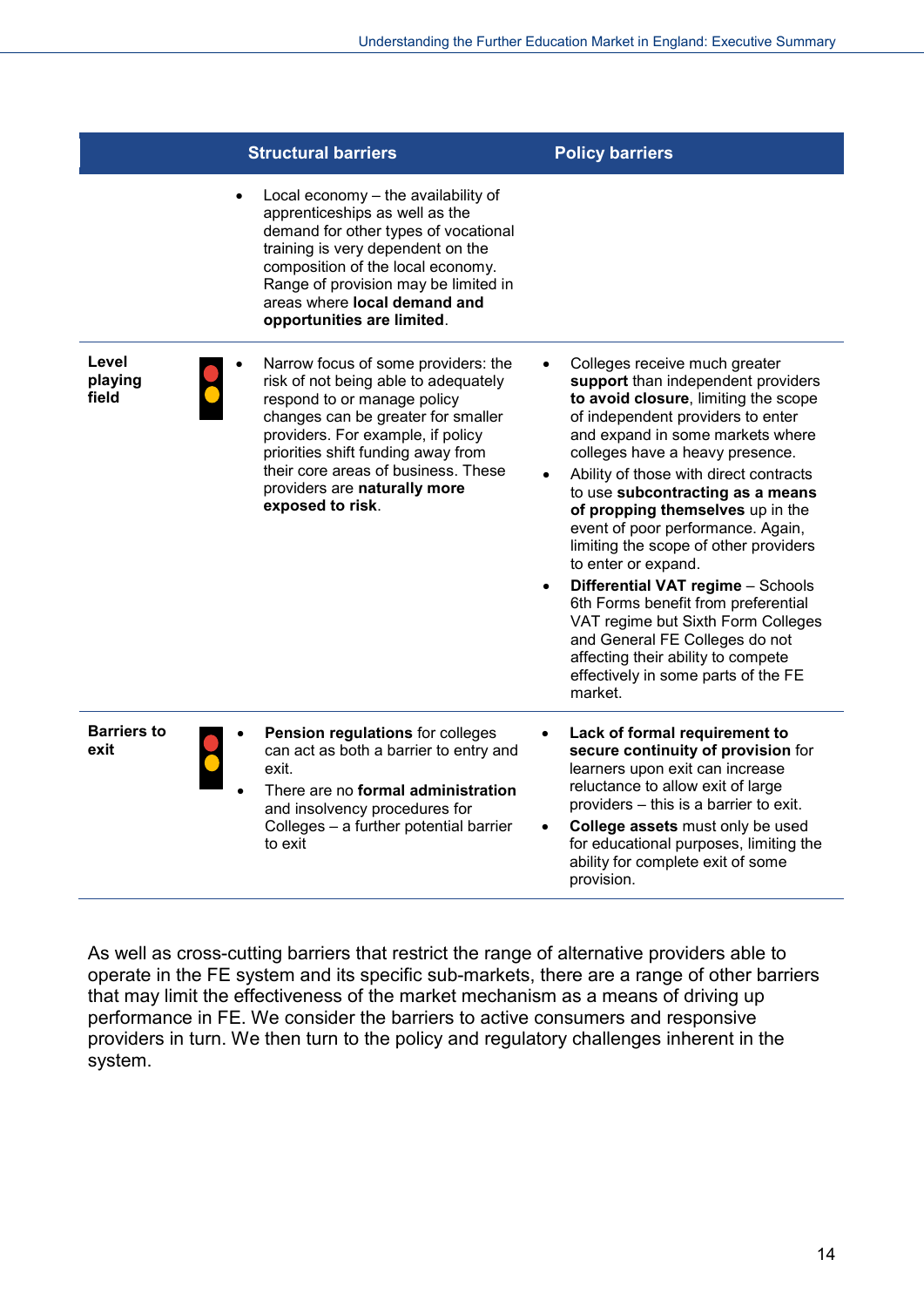### **Further barriers affecting active consumers**

A well-functioning further education market requires its consumers<sup>[22](#page-14-0)</sup> (learners and employers) to be *active*. That is, consumers – or perhaps 'beneficiaries' – of further education should be able to make informed decisions about learning options that meet their own best interests, and also send a signal to the market about what those interests (or needs) are. In turn, providers have an incentive to meet those needs.

For the purposes of this report, we have defined consumers as "active" in the context of FE if they have an available choice, an awareness of that choice, access to information to appropriately guide that choice and confidence and ability to make a good choice. Table 2 summarises the barriers to consumers being "active" in this market that we have identified.

#### **Table 2. Barriers to active consumers**

|                                                          | <b>Structural barriers</b>                                                                                                                                                                                                                                                                                                                                                                                                                                                                                                                                                                                                                                                                                                                                                 | <b>Policy barriers</b>                                                                                                                                                                                                                                                                                           |
|----------------------------------------------------------|----------------------------------------------------------------------------------------------------------------------------------------------------------------------------------------------------------------------------------------------------------------------------------------------------------------------------------------------------------------------------------------------------------------------------------------------------------------------------------------------------------------------------------------------------------------------------------------------------------------------------------------------------------------------------------------------------------------------------------------------------------------------------|------------------------------------------------------------------------------------------------------------------------------------------------------------------------------------------------------------------------------------------------------------------------------------------------------------------|
| Awareness<br>of choice/<br>access to<br>information      | Limited direct communication<br>between employers and learners<br>means learners may not be aware of<br>all their options or potential career<br>paths.<br>Too much information available on<br>$\bullet$<br>the internet can confuse learners<br>about who to trust.<br>Reliance on informal channels of<br>$\bullet$<br>advice (families, guardians, peers)<br>could affect the perceived available<br>choice.<br>Lack of impartial advice from schools<br>$\bullet$<br>(they have the incentive to retain<br>learners) could restrict learners'<br>awareness of choice<br>Lack of information to certain groups,<br>$\bullet$<br>such as employees in low paid work,<br>limits awareness of choice e.g.<br>National Careers Service focuses on<br>disadvantaged groups. | Poorly targeted information -<br>available information is not well<br>targeted for different learners (e.g.<br>some would like employment rates,<br>salaries).<br>Lack of awareness of some<br>$\bullet$<br>employers of options relating to<br>apprenticeships.                                                 |
| <b>Confidence</b><br>and ability<br>to make<br>decisions | Inability to judge quality or relevance<br>of course can limit learners' ability to<br>make informed decisions.<br>Individuals not actively seeking to<br>participate: some disadvantaged<br>groups are below the radar of the FE<br>market.                                                                                                                                                                                                                                                                                                                                                                                                                                                                                                                               | Lack of guidance and support to<br>learners when making choices. Only<br>2/3rd of learners satisfied with the<br>information they were given when<br>choosing their course.<br>Others decide on learners' behalf -<br>e.g. JobCentre Plus mentors; some<br>employers choose the provider for<br>their employees. |

-

<span id="page-14-0"></span> $22$  Or at least a meaningful subset of consumers.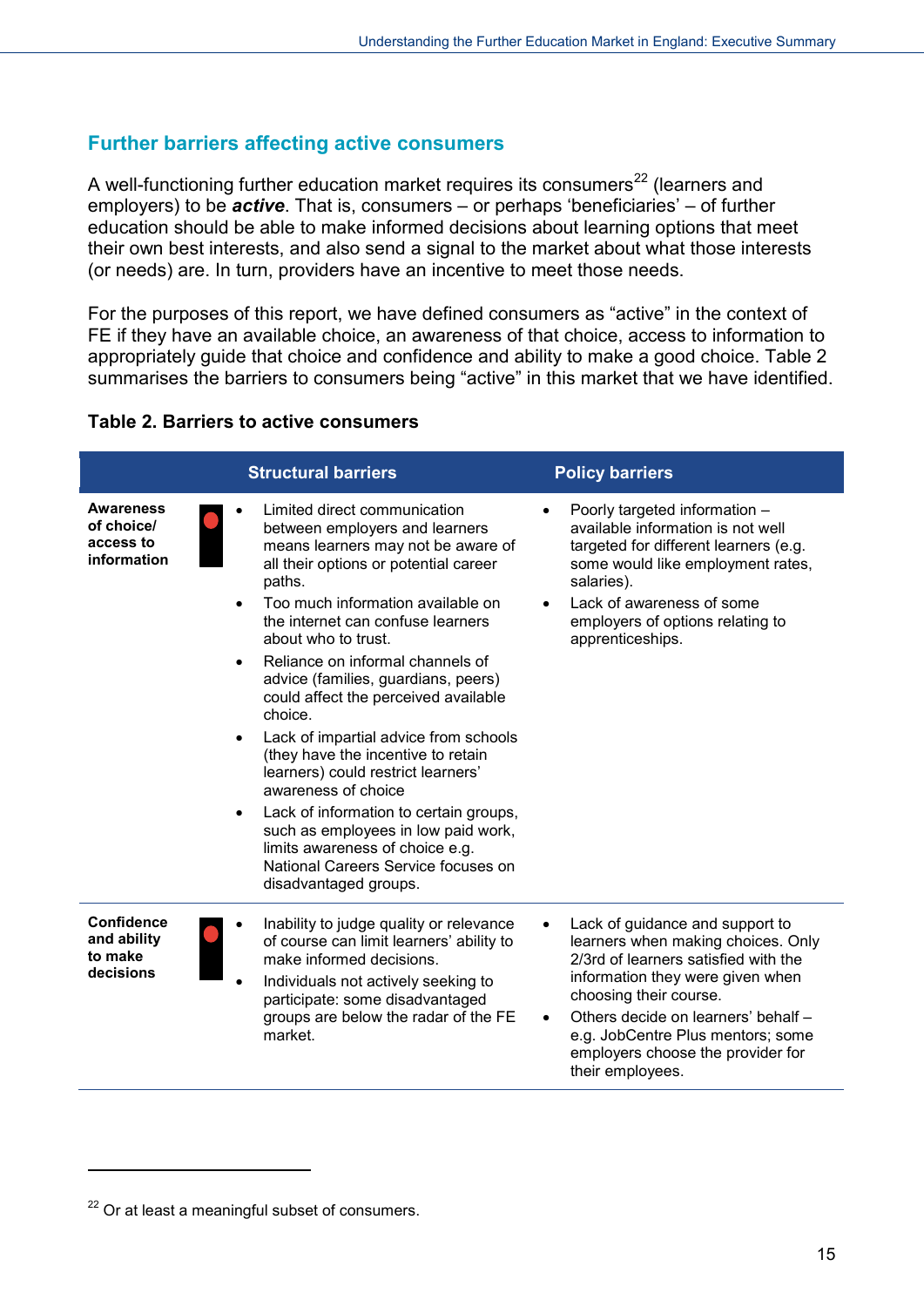### **Further barriers affecting responsive providers**

For the FE market to function well in terms of meeting the interests and needs of learners, employers and the government, providers need to be *responsive*. They need to be incentivised to improve the quality and suitability of their offer to learners and employers as well as the efficiency of their offer to ensure they remain profitable at the prevailing funding rates. The incentives faced by providers are likely to vary according to the degree of competition they face from alternative providers and the extent to which the funding arrangements for their provision are a clear threat to their profitability.

For the purposes of this report, we have considered whether providers are constrained in some way from responding to those incentives. As with any diverse market, there are elements of good practice in terms of responsiveness such as providers that undertake studies of demand, engage actively with employers and sector bodies and keen active track of what their competitors are doing. But, there are also instances where providers appear not to be responsive, either because they lack the incentive to or because they face barriers in so doing.

Although there is evidence to suggest that many providers are responsive to learners, employers, competitors and policy, there are also some clear barriers that have limited responsiveness for some providers in some markets.

- **Limited scope of operation** providers offering a limited range of courses are a common feature in the market but these providers may find it hard to respond to changes in learner and employer demands, competition or policy because of their limited scope.
- **Cost of switching awarding bodies** providers must adhere to the awarding body requirements to be eligible for funding. Although awarding bodies allow some flexibility, this may be insufficient and there appear to be high costs associated with changing awarding bodies, further hindering their ability to respond quickly. Adding to that, few providers of FE are awarding bodies themselves, despite several providers commenting that they would like to be.
- **Short lead times of funding allocations and only a single year allocation** these short lead times can hinder longer term planning and space for innovation and can make it difficult to invest in line demand.
- **Funding limits for independent providers** independent providers face a cap on the level of provision they are able to deliver. This can constrain them amending their provision to meet higher than expected levels of learner demand.
- **Policy instability & uncertainty** reduces the ability of providers to plan ahead and release resources for innovation. Specialised providers are arguably at greater risk of changes in policy priorities and funding because they have centred their business model on a certain type of provision.
- **Staff shortages** there are staff shortages for many subjects for both teaching and assessment (e.g. maths) as FE providers compete with schools, Higher Education and with their associated occupations for skilled staff. Further education providers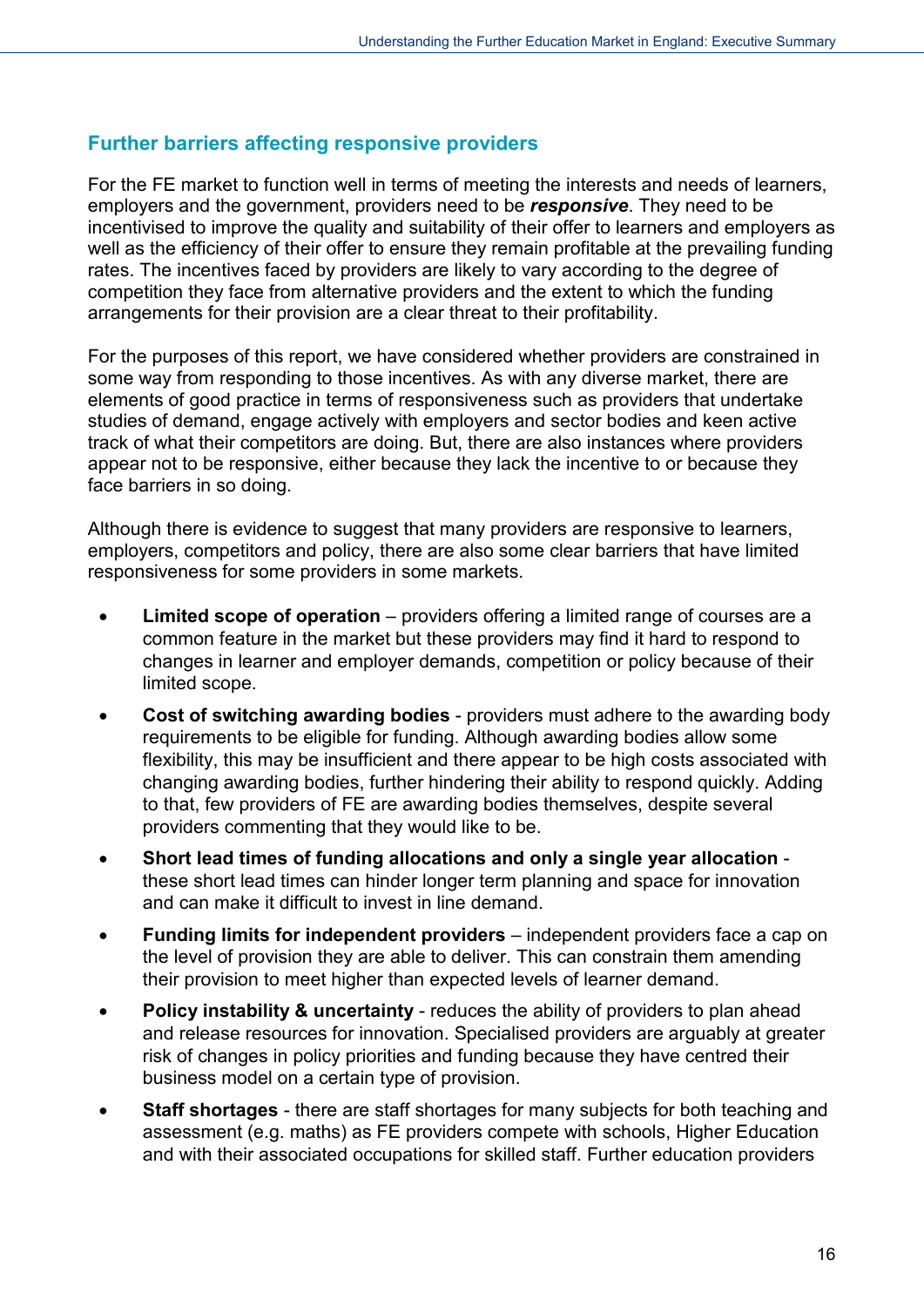find it hard to attract skilled teachers away from other organisations that are able to pay more, including their trade or industry $^{23}$  $^{23}$  $^{23}$ .

- **Local employment markets** the employment and economic composition of a provider's catchment area can make a significant difference to their ability to respond to policy incentives. This is particularly true in the case of apprenticeships.
- **Inadequate provider governance** weak governance and a lack of expertise and management skills are likely to be among the causes of provider difficulties in terms of responsiveness to market conditions. In some cases FE College leaders were not trained in how to manage such large 'businesses' as FE Colleges. In a minority of cases there are also problems around the length of board tenures.

Table 3 summarises these barriers.

| Table 3. Barriers to responsive providers |  |  |  |
|-------------------------------------------|--|--|--|
|-------------------------------------------|--|--|--|

|                                                                 | <b>Structural barriers</b>                                                                                                                                                                                                                                                                                                                                                                                                                      | <b>Policy barriers</b>                                                                                                                                                                                                                                                                                                                                                                                                                                                                                                  |
|-----------------------------------------------------------------|-------------------------------------------------------------------------------------------------------------------------------------------------------------------------------------------------------------------------------------------------------------------------------------------------------------------------------------------------------------------------------------------------------------------------------------------------|-------------------------------------------------------------------------------------------------------------------------------------------------------------------------------------------------------------------------------------------------------------------------------------------------------------------------------------------------------------------------------------------------------------------------------------------------------------------------------------------------------------------------|
| <b>Ability to</b><br>respond to<br>learners<br>and<br>employers | Size of provider - smaller providers<br>could find it more difficult to make<br>significant changes to their FE offer<br>Staff shortages - can hinder the<br>ability to provide those courses<br>despite demand<br>High costs of changing awarding<br>bodies - providers need to invest<br>significant resources to re-train staff,<br>purchase new teaching equipment                                                                          | Difficulty in gaining awarding body<br>status can in some cases hinder<br>providers' ability to respond to<br>employer needs.<br>One year funding allocations – these<br>$\bullet$<br>make it difficult to plan ahead and<br>can deter investment to better<br>respond to learner or employer<br>demand.<br>SFA contracts for independent<br>providers are capped and therefore it<br>is difficult for providers to respond to<br>changes in demand - they are not<br>funded for any provision in excess of<br>the cap. |
| <b>Ability to</b><br>respond to<br>competitors                  | Natural monopolies and a minimum<br>efficient scale can put some<br>providers at a natural cost advantage<br>Large, predominantly sunk<br>investment costs could hinder the<br>responsiveness of providers to enter<br>new segments of the market. This is<br>particularly an issue for capital<br>intensive parts of the market with<br>very specific assets or where<br>reputation and history can play a key<br>role in learner recruitment. | Funding allocations based on<br>previous year activity - where<br>providers spot a market opportunity,<br>in some cases it may not be<br>straightforward to respond because<br>funding will only change with a lag.<br>Multiple funding bodies - it may be<br>$\bullet$<br>difficult to change from focusing on<br>one group of learners to another<br>because of a required shift in funding<br>streams e.g. EFA fund 16-19 year<br>olds but SFA funds 19+                                                             |

-

<span id="page-16-0"></span><sup>&</sup>lt;sup>23</sup> The Teach Too initiative seeks to address this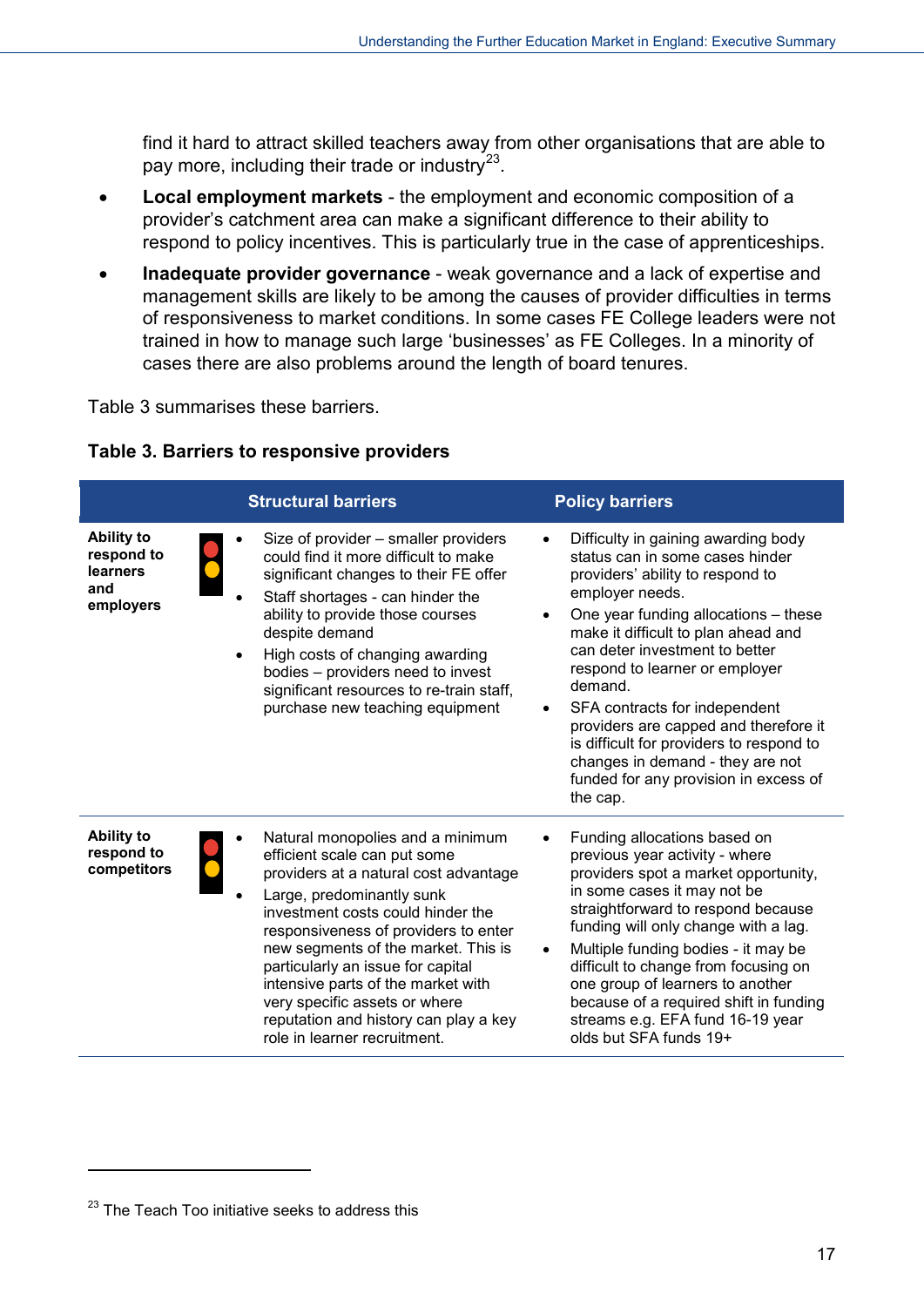

## **Policy and regulation challenges**

In the context of facilitating a dynamic FE market, policy and regulation have a specific role to ensure three main things:

- that competitive pressures are enabled (and not distorted or reduced), where they are appropriate;
- that competitive pressures are supplemented with policy and regulation where there are structural market failures: and
- that appropriate safeguards for consumers are available in the event of provider failure or for vulnerable groups.

In the context of enabling competitive pressures, we find there is a role for policy to enable effective consumer decision making, ensure a level playing field and stable policy environment for providers and ensure that providers have sufficient flexibility and incentives to respond to consumer needs.

There are a number of areas within the FE market where there appear to be structural or natural market failures that mean that the competitive process is likely to be impeded. There is a role for policy in recognising and regulating any true natural monopolies (created by a combination of economies of scale in provision coupled with small catchments). There is also a role for policy to ensure that there is a coordination of provision across larger geographical areas where individual providers are incentivised to focus on local demand.

In the context of enabling competitive pressures, policy plays an important role in ensuring that the market works effectively but also recognising where competitive markets are not appropriate and providing alternative incentives for efficiency and quality. It also acts as a safequard to learners.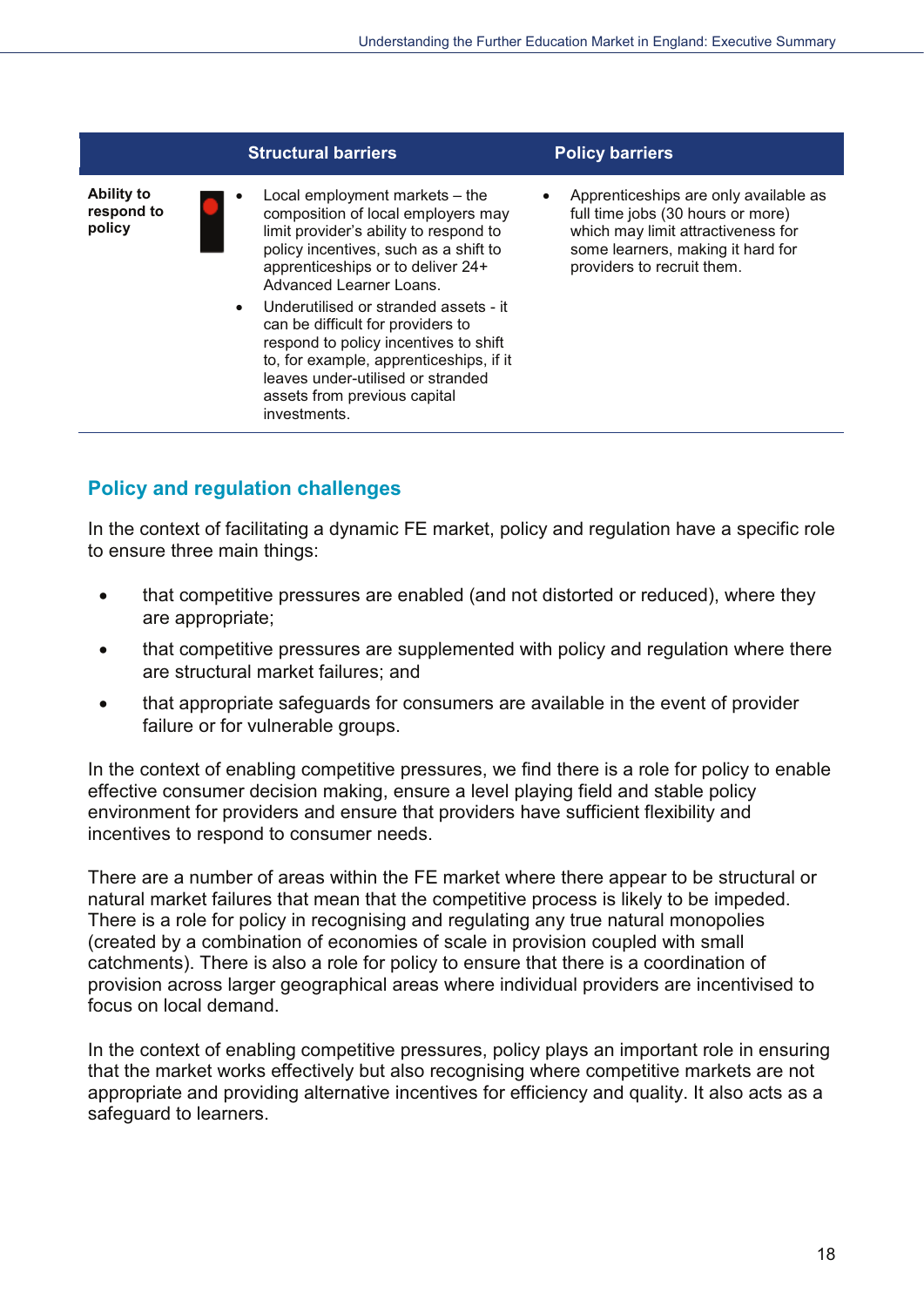Our analysis of these policy and regulatory challenges for FE is summarised in Table 4.

#### Table 4. Policy and regulatory challenges

|                                                  | <b>Challenges for policy and regulation</b>                                                                                                                                                                                                                                                                                                                                                                                                                                                                                                                                                                                                                                                                                                                                                                                                                                                                                        |
|--------------------------------------------------|------------------------------------------------------------------------------------------------------------------------------------------------------------------------------------------------------------------------------------------------------------------------------------------------------------------------------------------------------------------------------------------------------------------------------------------------------------------------------------------------------------------------------------------------------------------------------------------------------------------------------------------------------------------------------------------------------------------------------------------------------------------------------------------------------------------------------------------------------------------------------------------------------------------------------------|
| Ability to enable<br>competitive<br>pressures    | Lack of requirement for schools to provide impartial advice and guidance<br>on the full range of options open to learners<br>Lack of targeting of public information sources towards the needs of<br>different learner groups - lots of information available (e.g. FE Choices) but<br>could be improved<br>Lack of rewards for activities to reach out to disadvantaged groups -<br>funding system and quality assessments do not reward out-reach work with<br>learners who may have lower retention rates<br>Single year funding allocations and little advanced notice of the next year's<br>funding hinder longer-term planning and innovation<br>Funding system hinders new entry and competition in the market as direct<br>contracts roll-on (as long as minimum standards are met)<br>Difficulty for FE providers to become awarding bodies could hinder<br>innovation and ability for providers to meet employers' needs |
| <b>Supplementing</b><br>competitive<br>pressures | Lack of regulatory framework to address any natural monopolies<br>(economies of scale in provision coupled with low demand)<br>Lack of recognition in funding for the role of minimum efficient scale<br>Absence of systematic promotion of coordination of provision where<br>minimum efficient scale means multiple providers would not be efficient,<br>and without co-ordination, may lead to gaps                                                                                                                                                                                                                                                                                                                                                                                                                                                                                                                             |
| Safeguarding<br>consumers                        | Lack of transparency around mechanisms to ensure quality of sub-<br>contractors and workplace based training<br>Lack of widespread appropriate security of provision for learners in the<br>event of exit of providers (SFA may not be appropriately involved, learners<br>may discontinue their learning, administrative delays may occur) - many<br>learners could be left stranded. SFA is only involved in finding alternative<br>providers where direct contractors fail.<br>Lack of transparency and knowledge about interdependencies in the<br>market caused by sub-contracting - this could lead to the impacts of a<br>failure cascading widely to others in the market                                                                                                                                                                                                                                                  |

# <span id="page-18-0"></span>**Concluding remarks**

The in-depth analysis undertaken for this study has found that in many areas of the FE market, we observe characteristics that are consistent with a well-functioning market. A key objective for policy is to therefore facilitate the continuation of what is working well and to identify those areas where there is a need for policy intervention. Some of the key policy implications are:

Recognising the limitations of competition in the FE market: we have shown that in some cases, there is limited choice for learners and there are few competing providers. This could reduce the incentive for provision to be innovative and efficient. However, in some cases competition would not be likely to lead to the best outcomes for learners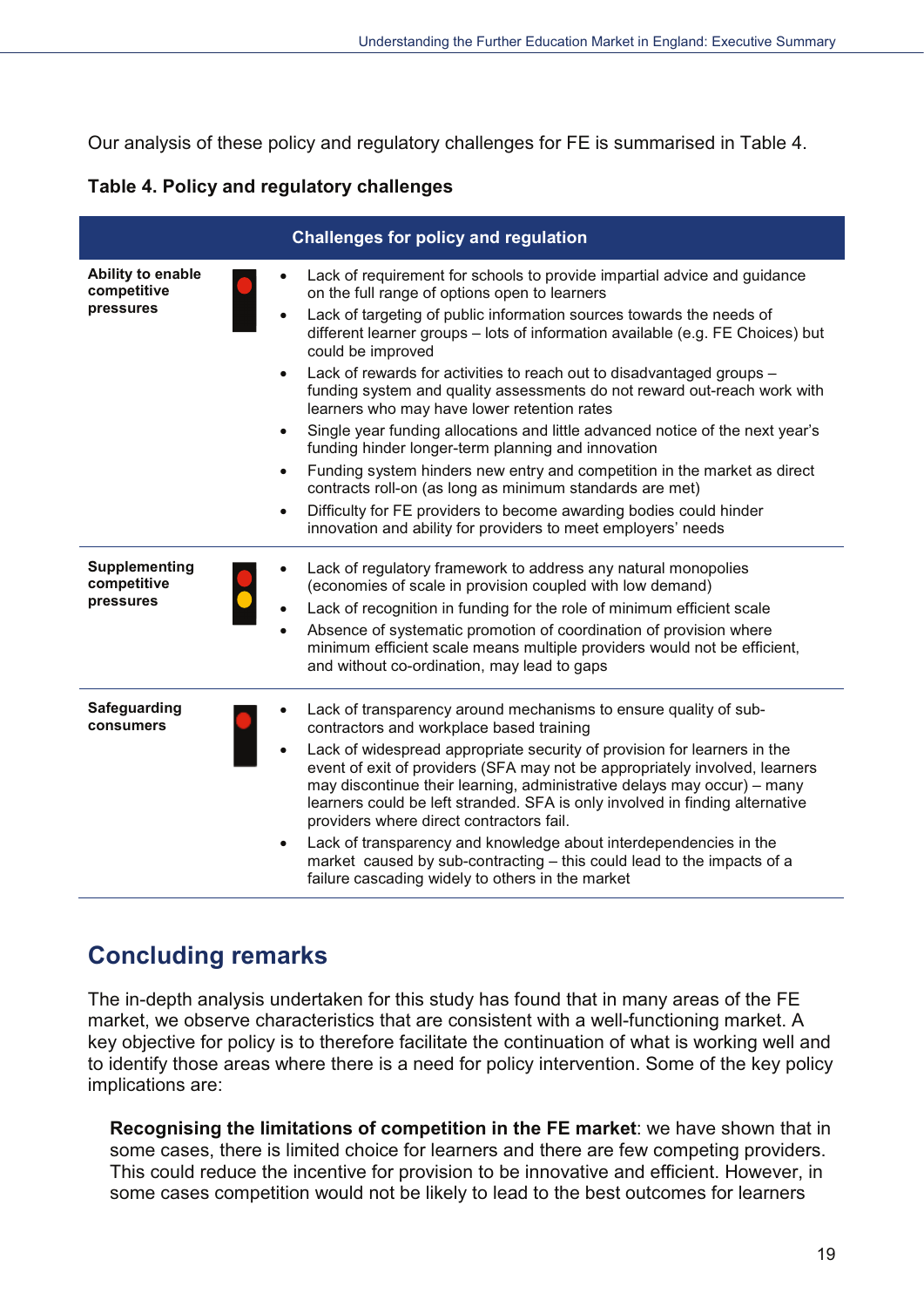and employers because the market dynamics make competition (involving several providers) unviable. In such cases, alternative mechanisms for incentivising efficiency, quality and innovation are likely to be worthwhile.

**Addressing barriers to active consumers**: Our work suggests that learner decisionmaking is extremely complex and localised and choices may not always lead to the best further education or labour market outcomes for learners. The decision as to whether to participate in FE at all poses a particular problem for some key groups. Key issues include ensuring young people at school have access to impartial advice; engaging groups who might not otherwise participate in FE (often considered 'hard to reach'); and strengthening the links between potential learners and employers.

**Addressing barriers to responsive providers**: our analysis suggests variability in the extent to which providers are responsive to learners, employers, other providers with whom they compete and government (often a primary source of funding). This is often expected within a market as some providers will be subject to more pressures than others and some will be better able to respond, with poorer providers entering financial difficulties. The route to exit of poor providers must be clear but must also ensure that learners are not stranded without provision. The intervention process for all providers must be transparent, based on the same principles and create the incentive to deliver high quality FE efficiently. In addition, quality assessments must be appropriate and timely; and funding should not unduly inhibit flexibility to local market conditions or hinder changes to provision where there is local, regional or national demand.

**Addressing wider policy and regulatory challenges**: policy has a significant impact on the way the market operates, whether through funding, quality assessments or procedures for contracting. Sub-contracting offers clear value to providers and learners but aspects of it are not currently well understood, such as the interdependencies this creates across the FE market. Issues identified in this study include a lack of appropriately targeted impartial information for different learner groups; impacts of the funding market on the responsiveness of providers (such as short lead times for funding allocations) and the impacts of local structural barriers on the ability of providers and employers to respond to national policy signals.